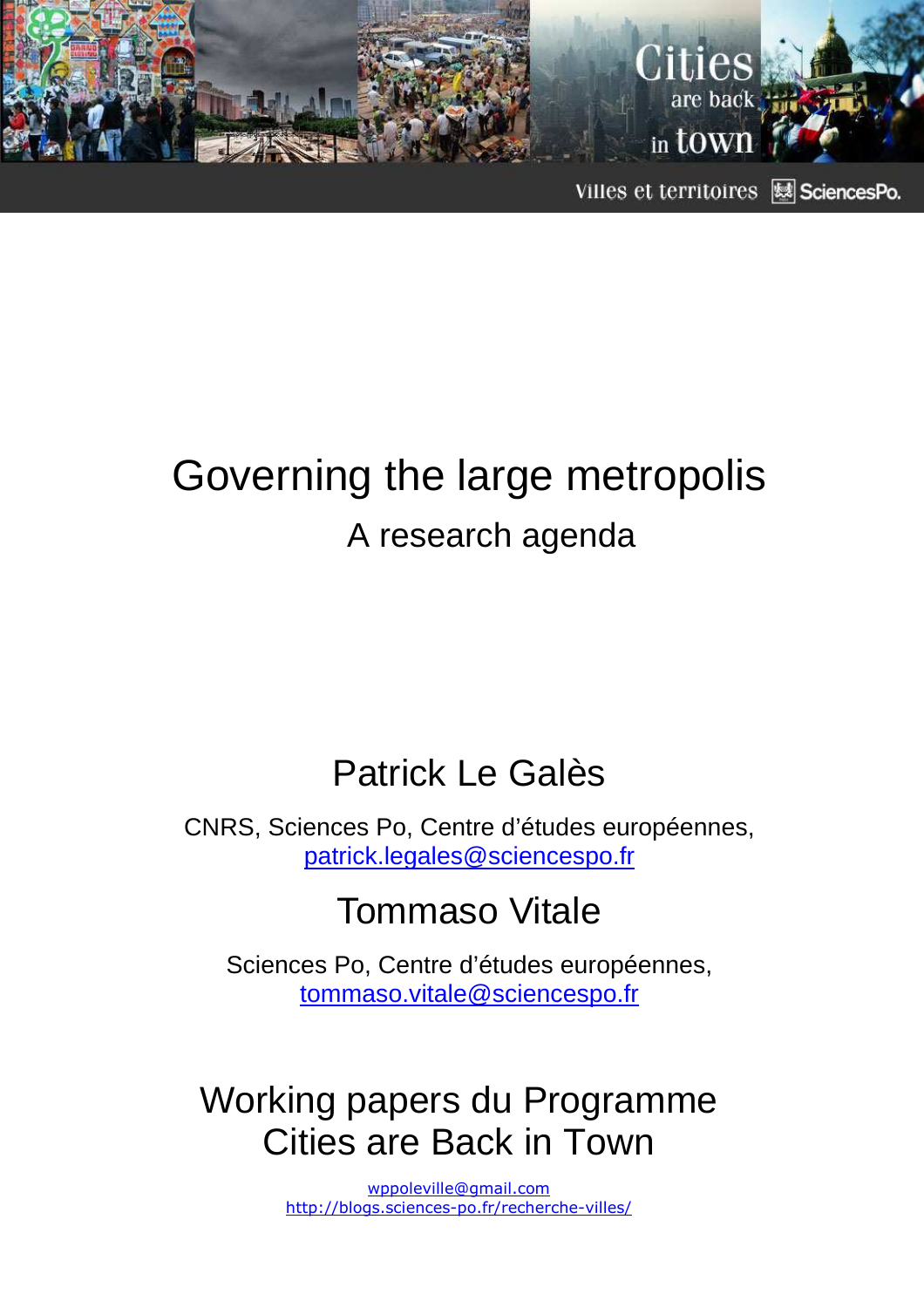#### **Abstract**:

Our starting point is to challenge the often-made assumption that large cities are so complex that they have become ungovernable or that globalization pressures make political and policy choices irrelevant. By going beyond rational or positivist views of governance, it argues that the process of governing a city is never fully complete, nor linear. The paper refers to a systematic review of the academic literature. Urban societies are more or less governed and that may change from one city to the next, from one period to the next. Processes of government and governance are always work in progress, but make crucial differences over time. Case studies show that modes of governance have long-term consequences for their inhabitants and governing failures may have severe negative effects (e.g. housing shortages, low levels of educational attainment, crime, low productivity, health). The systematic analysis of the literature shows the need to describe and document at the same time (1) how processes of governance operate in relation to major urban development projects, the implementation of public policies and (2) the implications of such practices for inequalities; so to say articulating an analysis of the governance processes and their outcomes. The paper suggests that the link between metropolitan governance and inequalities allow considering inequalities not only as the outcomes of policy choices, but also as part of the way in which metropolitan policies are implemented.

Readers wishing to cite this document are asked to use the following form of words:

Le Galès, Patrick and Vitale, Tommaso (2013). « Governing the large metropolis. A research agenda », Working papers du Programme Cities are back in town, 2013-8, Paris, Sciences Po

For an on-line version of this working paper and others in the series, please visit our website at: http://blogs.sciences-po.fr/recherche-villes/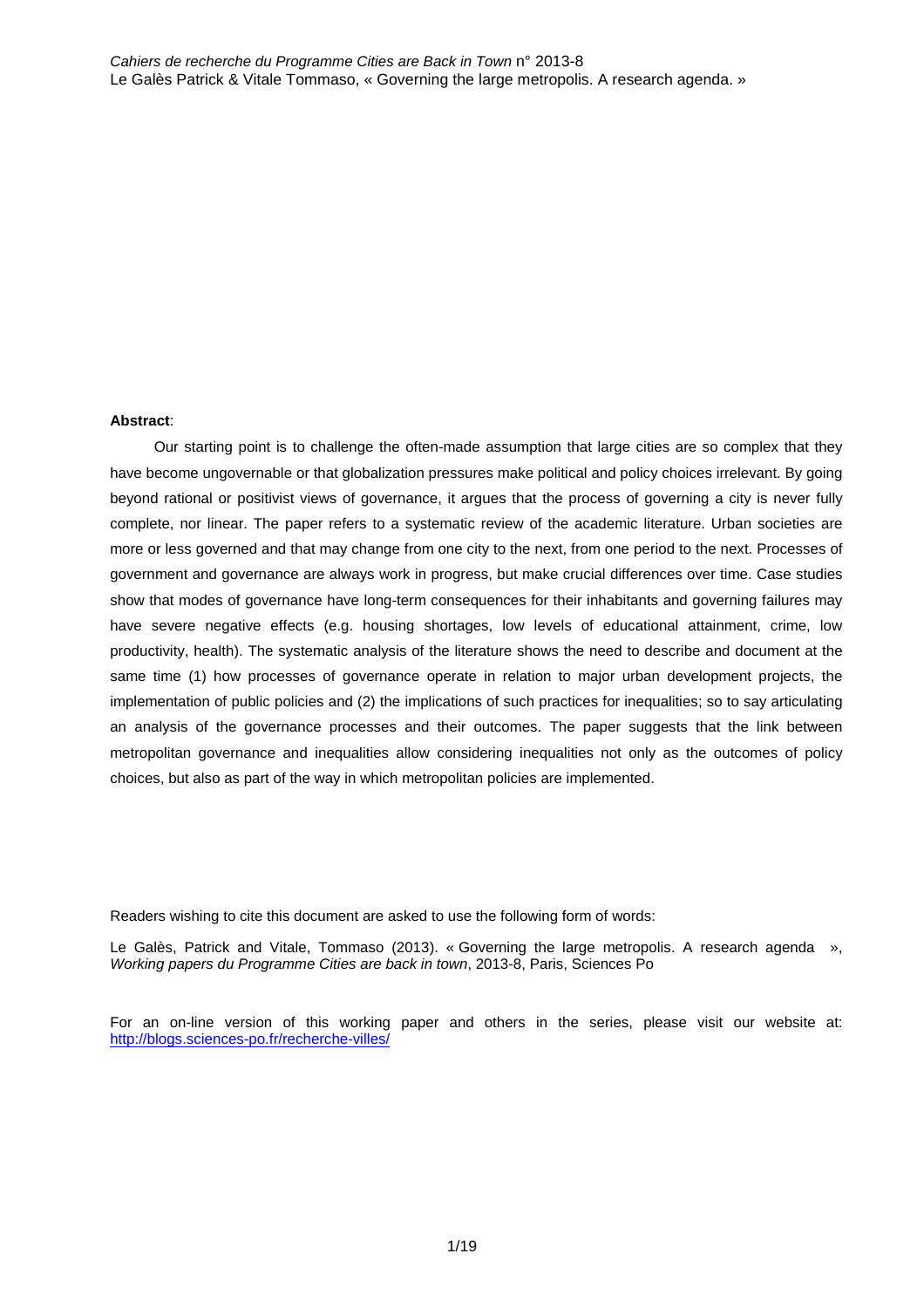## **1. Introduction**

 $\overline{a}$ 

 The paper aims a preliminary framework to analyse the interaction between governance and inequalities at the metropolitan level. It is a starting point of a project which will aim, in due course, to compare Istanbul, London, Mexico, Paris, Sao Paolo, with colleagues in those different cities. The core theme of the paper is that the literature on large cities has sidelined the question of governance sometimes for good reasons, but not always<sup>1</sup>. We use a still partial literature review to elaborate a conception of urban governance which is less positivist or centred on planning.

We want to arrive to a framework able to sustain explanation about the making, the process and the effects on inequalities of modes of governance in large metropolis, via the tools of comparison. Our hypothesis is that metropolitan governance, or governance altogether is not a linear process (Le Galès, 1998, Miller and Rose, 2005, Favre, 2005), not always rational (Vitale, 2010), incomplete (Le Galès, 2011) and prone to discontinuities (Borraz, Le Galès, 2010; Tosi, Vitale, 2013). Governments govern but more or less, how, what and for which results?

Also the paper aims at developing a comparative framework which would apply both to the metropolis of the south and to the metropolis of the North. Rather than opposing rationally governed western middle-sized cities to unruly ungovernable large metropolis, it's time to reconceptualise governance and to develop comparative empirical projects beyond the case of the robust governance of European cities and the supposedly ungovernable chaotic megapolis.

## **2. Ungovernable Metropolis? The Chaotic "Urban Leviathan"**

Our starting point is to challenge the often-made assumption that large cities are so complex and big that they have become ungovernable or that globalisation pressures make political and policy choices irrelevant.

An American political scientist, D. Yates, writing about New York in 1977 (a time of many policy failures in New York) wrote a book about the "ungovernable metropolis". His argument was that there were too many interests, too many actors, too many diverse populations, too much inequality, too much informality, too many problems, too many suburbs, too many economic sectors. The city had become ungovernable. The theme has become popular and has been widely mobilised to analyse the governance of the large metropolis in different part of the world. Recent debates about European cities (Jouve, Lefèvre 2002), le Grand Paris (Gilli, Offner, 2009) or London (Gordon, Travers, 2011) follow a similar line of analysis.

 $1$  A counterexample was the research produced within Richard Stren Governance project at the university of Toronto. However, the paper does not review the American literature on urban governance, ie not yet.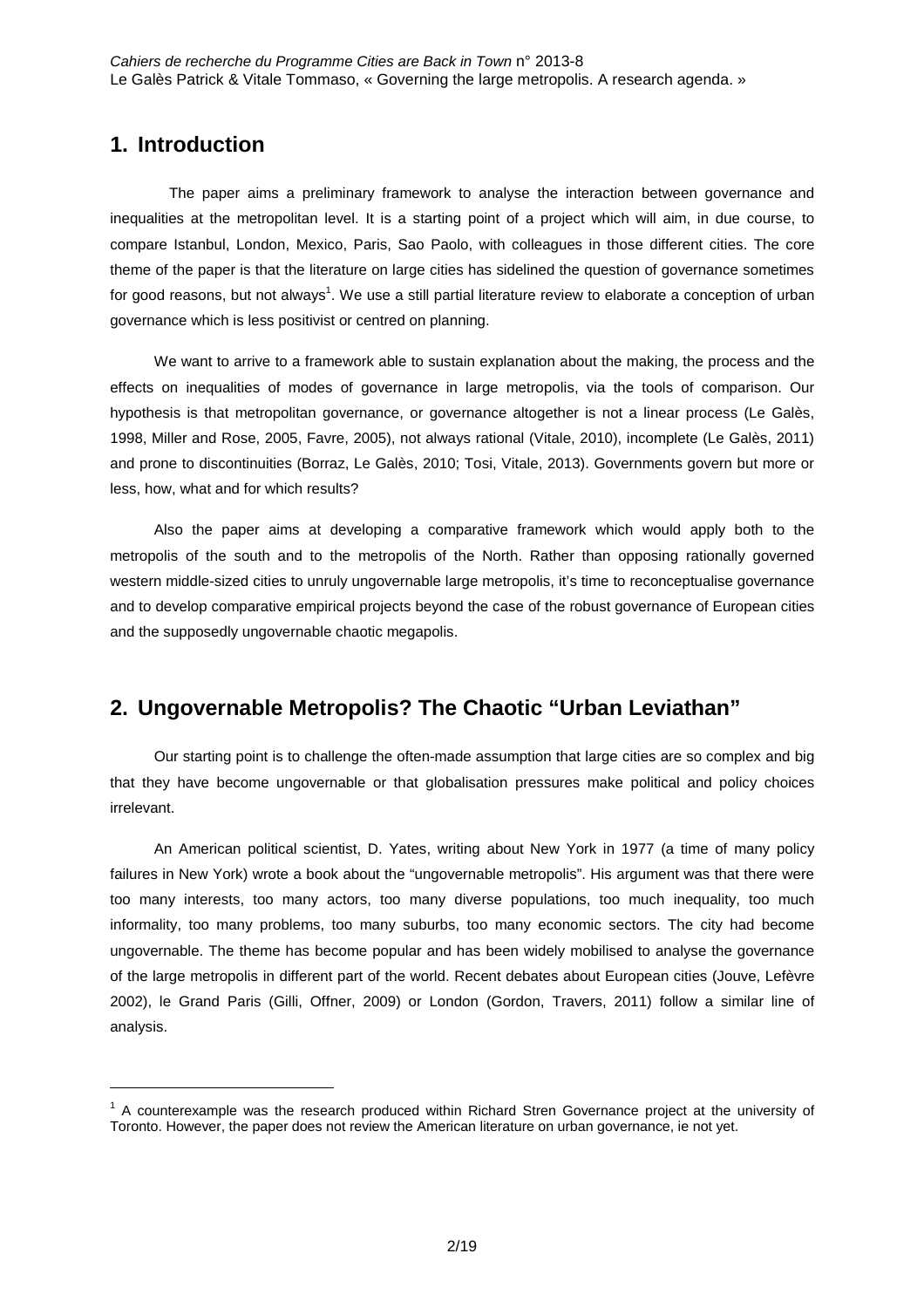Beyond the modern metropolis, researchers try to make sense of those large urban areas: "Mega cities" "postmetropolis," "global cities," and "global city-regions". Processes of globalisation, including transnational migration architecture, financial transactions, transport flux, clustering of specific skills for service economy, presence of key asset logistic infrastructure, or dissemination of technological innovations contribute to the rise of mega cities in different part of the globe (Scott 2002). The traditional ideas of the city, the modern metropolis or the industrial city are now associated or replaced by contradictory images of those mega cities where one either emphasizes cultural diversity and infinite range of interactions or the strength of control and capital accumulation by dominant groups.

By contrast to the modernist view of the metropolis, cities have been a major subject of the cultural turn in social sciences which consist of theory and research based on the overall notion that the keys to understand contemporary cities and to transforming them lie in the ways that culture orients our behaviour and shapes what we are able to know about the world, hence an hyper relativist conception of knowledge and action. According to cultural studies, within cities, question of identities and culture have become central and culture appears as the major integrating paradigm. Immigration and the pluralization of identity pave the way for the image of the city as mosaics, fragmented. After all, from Simmel to Benjamin or Sennett, the city is about "the others", the mix with foreigners, different people, the stimulation and the risks associated to this diversity.

The rise of mobility and transnational flux within more globalized capitalist metropolis raise new issues about assimilation, social order, politics and culture in cities. Cities are reshaped by local groups and culture interacting, adapting or protesting against globalized flows. Collective action, is mostly seen as contentious politics, and barely considered as a way of governing population, collective goods and redistribution. The globalization literature takes as its starting point the proliferation of interactions and flows on increasingly distant scales, facilitated by technological changes, which has contributed to the emerging consideration of a world perceived as a whole. Interestingly, all those categories make little notice of political elements and rather emphasise the endless city, the post city, the post metropolis age, and fragmented forms of resistance.

Large cities are not a relevant unit of analysis one might say, frontiers are ever changing, and they are ungovernable anyway. There is little doubt the scale of current very large metropolis is a new phenomenon in urban history (Bairoch, 1988; Hall, 1998; Scott, 2002; Lorrain, 2011). The emergence of urbanized areas with a population ranging between 10 and 20 millions, or beyond, is not only a change of absolute proportions, but it implies changes of scale as well as in New Delhi, Istanbul, Sao Paulo, Mexico, Calcutta, Los Angeles, Cairo, Tokyo, Shangai, New York, Dakkha, Mumbai, Djakarta…. Most of these metropolises are located in large emerging countries; this fact certainly has particular implications in terms of their sustainable development. Typically, large cities concentrate higher shares of GDP and greater wealth creation per capita. They generally also have higher educational, technological and service economy levels, and thus constantly attract new talents and creative minds, which completes a virtuous cycle. An illustration of this is the metro-city of Seoul, which accounts for about half of the South Korean national GDP (48.5%), for only 25% of the national population (UN Habitat, 2011).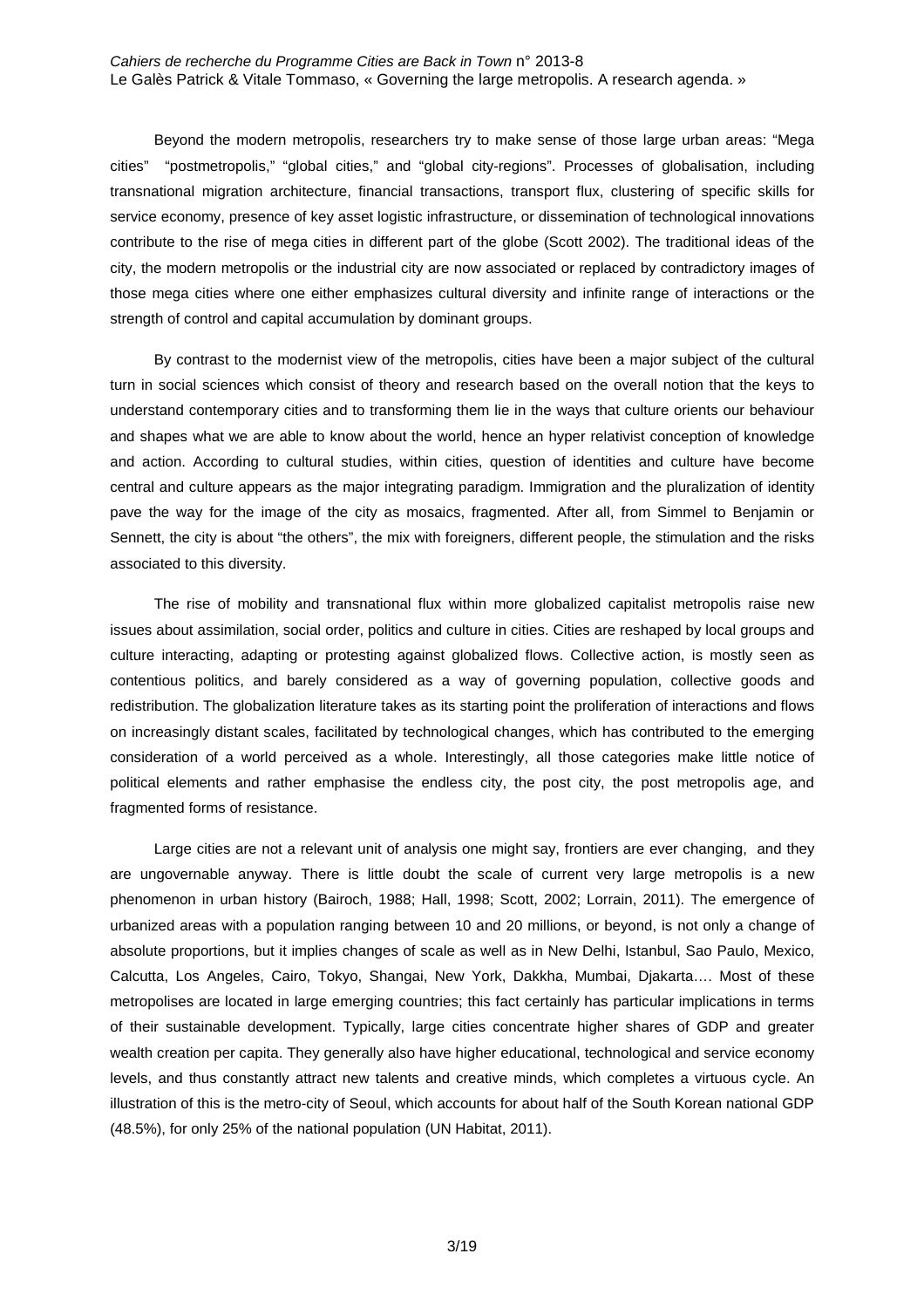There are many ways to study and understand them, from networks to crisis, from illegal settlements to running elites, from disaster, informal markets to violence, from economic production and clustering to segregation and inequalities, most of the time suggesting chaos and complexity and the absence of rational government. Thus, one brand of literature tends to consider the whole debate about megacities as not so important. That relates to the question of the city versus the urban. It may well be the case that the distinction between different types of cities, metropolis, and megalopolis is now becoming useless. The rate of urbanisation at the level of the world is such that it is becoming more and more urbanised. Many authors are now thinking at the level of the urban world, the urban becoming the dominant condition and structuring the rest in an inescapable way.

It follows that thinking sociologically about cities or different kind of metropolis may not make sense any more. Beyond the scientific argument, there is always the strand of "urban prophets" who, are making various claims about the end of the city, once again or the "post city" and 'post metropolis age". Some postmodernist authors from Los Angeles have in particular promoted a view taking the Los Angeles urban region as the new paradigm for the whole current trend of urbanisation<sup>2</sup>. Ed Soja's much quoted work on "third space" (1996) and "Post metropolis" (2000) or Michael Dear (2000) "The postmodern urban condition" are vivid example of that tradition of research which, among other things just get rid of the sociological tradition.

'Metropolitan catastrophe' has made the city a 'centrifugal territorial aggregation' (Dematteis 2000), which is said to mark both the triumph and the end of cities. Increasing urban concentration has been accompanied by apparently inescapable, unlimited dispersal into conurbations and into urban regions with fluctuating outlines. Cities have expanded, fragmented, and organized into networks like those in Northern Italy or the Netherlands, and this is said to be rendering traditional spatial representations obsolete. Many writers stress the unending extension of the suburbs, the development of 'non-places' (Augé, 1995), anonymously similar urban spaces (motorway slip roads, shopping centres, residential developments, areas of commodified leisure facilities, car parks, railway stations and airports, office blocks, and leisure parks), and megalopolises ('post-cities') in different parts of the world. In that line of analysis, the dissolution of the city is taking place within a large fragmented, chaotic, unstable urban world. In short, this is the time of 'citizens without cities' (Agier, 1999), or of insurgent citizenship (Holston, 2008) where new forms and experiences are being invented. Architects and urban planners are rushing passionately towards a sort of urban world, apparently liberated from the classic constraints (of the state, of rules, of slowness, of the social substrate, of fixedness, of social conflicts), and dazzled by the speed, fluidity, and scales of urbanization of Asian or African megalopolises, by a globalization of innovative urban thought at the cutting edge of the cyberworld, and by the invention of forms that are feasible thanks to technologies<sup>3</sup>.

 $2$  M. Dear (2000) considers the LA school of urban research as the successor to the Chicago school. For a sobering critique, see the response by Harvey Molotch (2002).<br><sup>3</sup> See R. Koolhas (1997), and some developments of the « Urban Age project » at the L.S.E.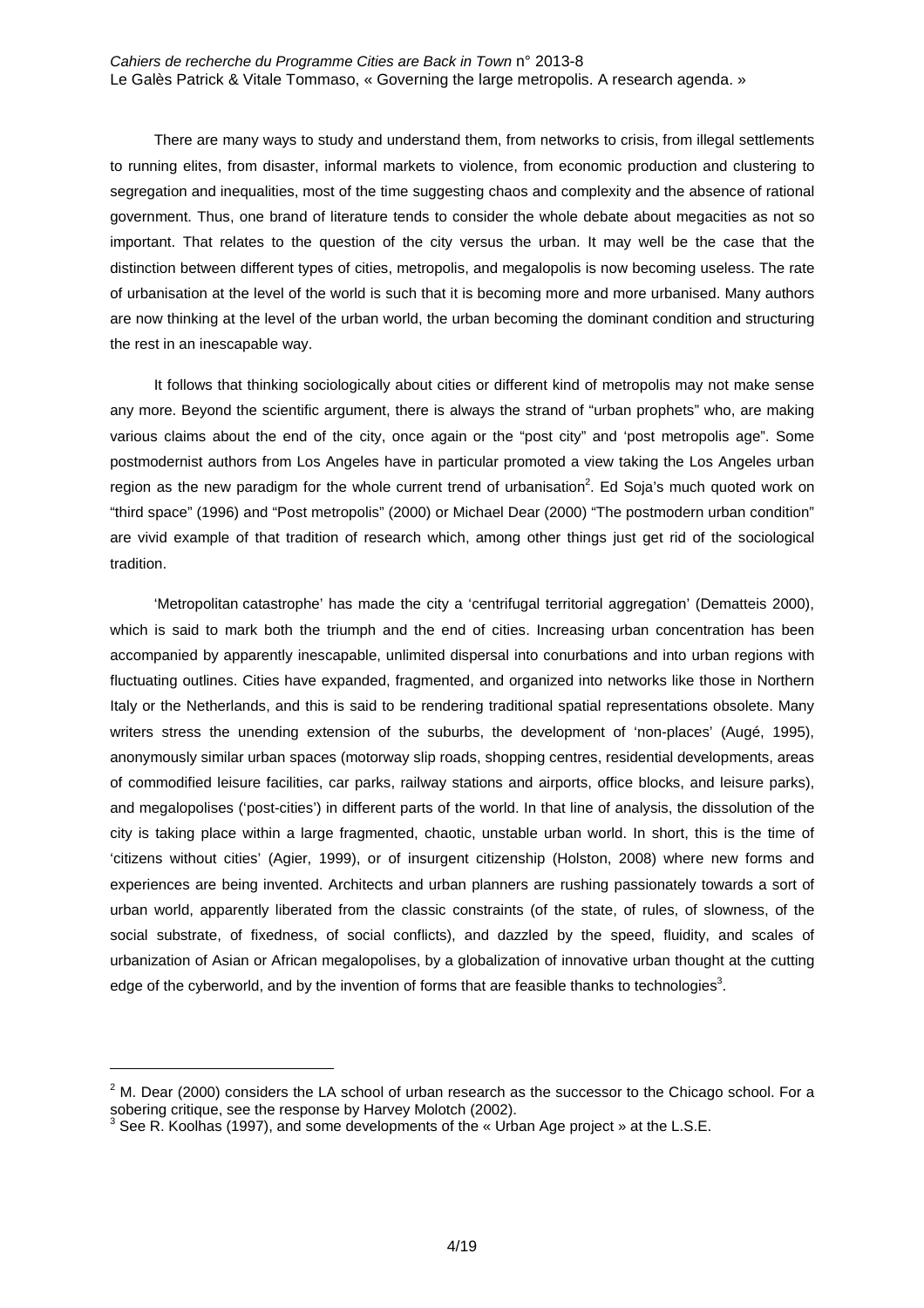A last argument against taking into account the governance of cities emphasise the important of illegal activities in large metropolis from the north as from the south. M. Davies "Planets of slums" (2006) has made clear the scale of informal settlements and their huge growth in most cities. The "Shadow city" (Neuwirth, 2004), the city of squatters sometimes represent half of the population as in Mumbai, sometimes more, sometimes less. But even in New York, Paris, or Tokyo, those questions of squatters, illegal immigrants or travellers cannot be ignored (Aguilera, 2012).

A. Simone careful writing about African cities or Djakarta provides a series of insight about the city as a living experience, about those day-to-day strategies to survive and act strategically, about informality as resources for the population. The city is a "promise" and those insights on informality are essential to move beyond the more positivist thinking about law and government. The mix of size, differentiation, unruly world has opened new avenues to reflect upon urbanization, the metropolis and what A. Simone calls the "cityness". These are very important insights to built a cumulative knowledge about metropolitan development. We will be back in the next on the relevance of the writing of AbdouMaliq Simone, but here we want just to emphasize the fact that most of the literature on informality has not taken this issue as entry point to discuss a city modes of governance.

Let's have a look for example at the literature on Cairo. There a wealth of excellent books on informal arrangements, on family life and women, on particular neighbourhoods, on the slum city (i.e. the Cairo cemetery), on the development of new semi private developments built quite effectively on the outskirts of the city for the new middle classes with opaque partnership between interests related to the army, some branches of the governorate and private developers (Singerman, Amar, 2006; Singerman, 2009). But it's hard to find in the literature any systematic analysis of the "governance" of Cairo: there is not a thick description of the power structure<sup>4</sup>, of the coalition of actors and interests within and outside the army, the relationship between the State and the city, the way of coordinating the different governorates which divides the metropolis, the overlapping of planning agency active in regulating the development of the city.

Let's consider also the literature on Istanbul. Once again we see how the complex institutional architecture (with a municipal government directly elected by citizens, governors named by the national government, 39 districts, independent agencies, and lots of utilities coordinating the core city with the small cities of the metropolitan area) is not described at whole for how it works, with what kind of relationships with corporate actors and civil societies, what kind of outcomes, taking into accounts the transformation of the main political party (AKP), currently governing the city as well as the national government, and so on.

After reading this literature, we barely resist to ask if those cities are governed. Moreover, if those cities are governable. Does it make sense to reflect on modes of governance of large metropolis?

<sup>&</sup>lt;sup>4</sup> On the contrary, the work of Eduardo Marques (2011) provides a clear account of relations among public policies, power and social networks in Brazilian urban policies.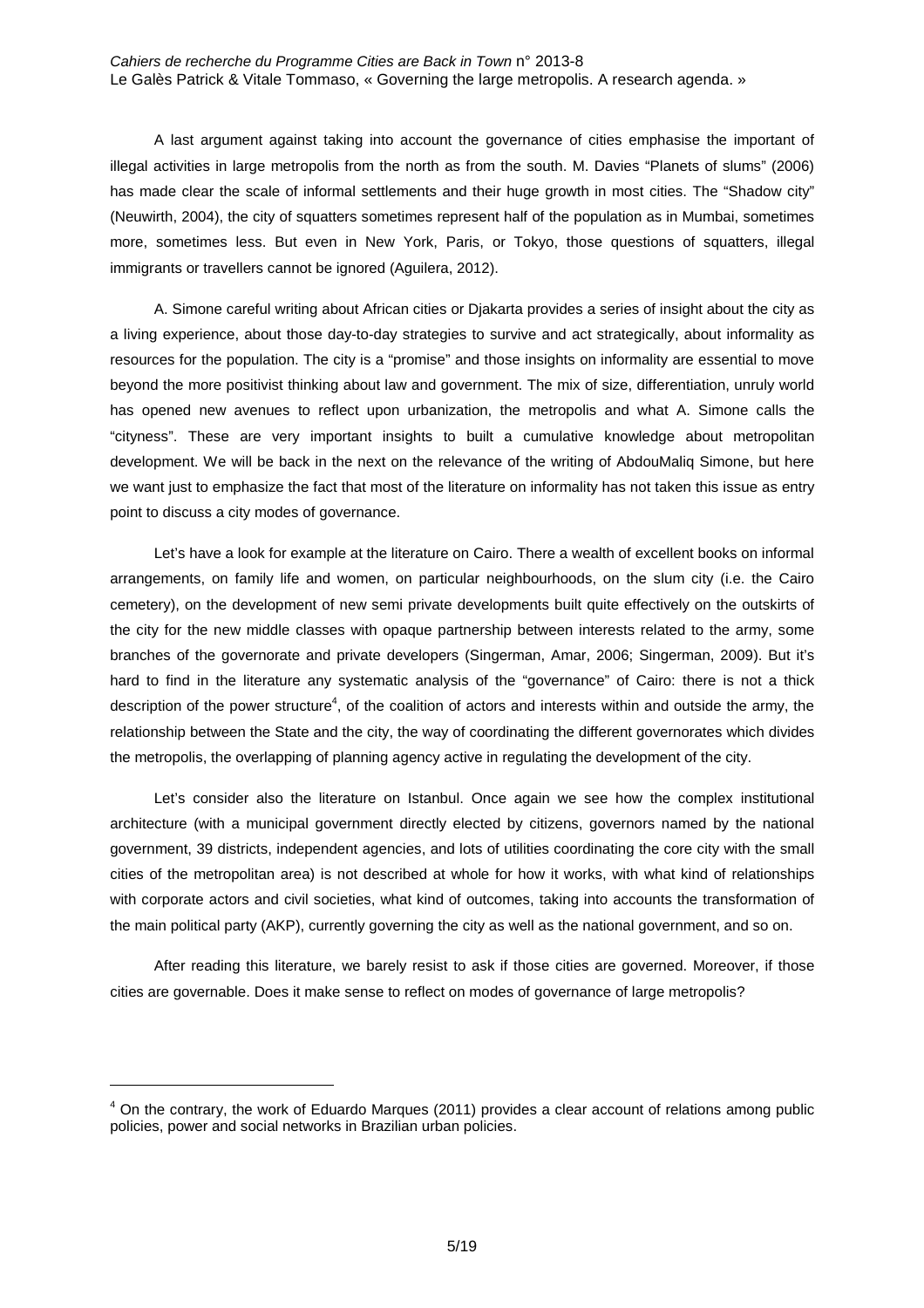The scale of large metropolis makes the question of their governance slightly difficult to apprehend (Brenner, 2009). Critical urban studies have been central to undermine domination logics associated to institutions, inequalities reinforced by government, the illusions of rational governance, the manipulation of democracy or the irrationality of policies (Marcuse, 2009). They rightly emphasise cultural shifts, the chaos of the large cities and structures of inequality and domination. This is an important part of the story about urban change today. Another large body of research has taken the research agenda on neo liberalisation put forward in particular by Brenner, Peck and Theodore (2002, 2009) with important contributions about different dynamics of neo liberalization as an incomplete project taking different forms. However, this sophisticated line of research has too often led to rather simple analysis of transformations quickly interpreted in terms of neo liberalisation without much attention paid to more long term of differentiated public policy implementation. In other words, the paper derives both from our intellectual agenda and from some dissatisfaction with papers about the neo liberalisation of cities, hasty interpretation about the dominant logic of policies, the rise of networks and urban sprawls making policies irrelevant, or the general "ungovernability" critical standpoint.

Are large metropolis governed? Yes and no, always in part, but only up to a point, It may be more or less significant to explain the dynamics of cities, it may be partly explained – or not- by changes related to capitalism and there are many failures (Davis, 1994, Le Galès, Lorrain, 2003). By focusing on a governance framework to analyse large metropolis and their dynamics, including the legacy of history<sup>5</sup> we implicitly or explicitly underline the limits, or engage a dialogue with some of the trends we see in urban studies: the post politics claims which is very thin empirically and tends to throw the politics baby with bathwater, one part of the critical urban studies literature which tends not to dig into policies and governance, empirical researches on practices of urban resistance which are rich of details about interactions but tends to ignore macro forces and meso dynamics, and to a lesser extent, the simplistic use of neo liberalisation to explain any policy change<sup>6</sup>. We also question the somehow illusion of heroic and powerful decision makers reshaping cities thanks to their vision and leadership, either as a director of agency (the case of New York Port Authority) or an heroic mayor. Governance as public policies is about collective action, institutions, collective actors, protest, implementation.

Does it matter? Not always but modes of governance, even incomplete, or chaotic (Gandy, 2005) have long term consequences for their inhabitants and governing failures may have severe negative effects (e.g. housing shortages, low levels of educational attainment, crime, low productivity, health). However, as political sociologists, taking seriously politics as a specialised field of social activities, it is also clear that there is nothing inherently good about politics. The state apparatus may support violence, of extraction of wealth for the benefit of predatory elites. Also, political elites may try to expand political regulations in order

l

<sup>&</sup>lt;sup>5</sup> See for example the great book of Diane Davis on Mexico, 1994

<sup>&</sup>lt;sup>6</sup> Also the growing body of literature recurring to the Foucaultian notion of governmentality tends to consider States and metropolises as invariant entities (Wacquant, 2012). We do not discuss the governmentality question in this paper but it will be done in a further version but see Le Galès 2010 for a preliminary discussion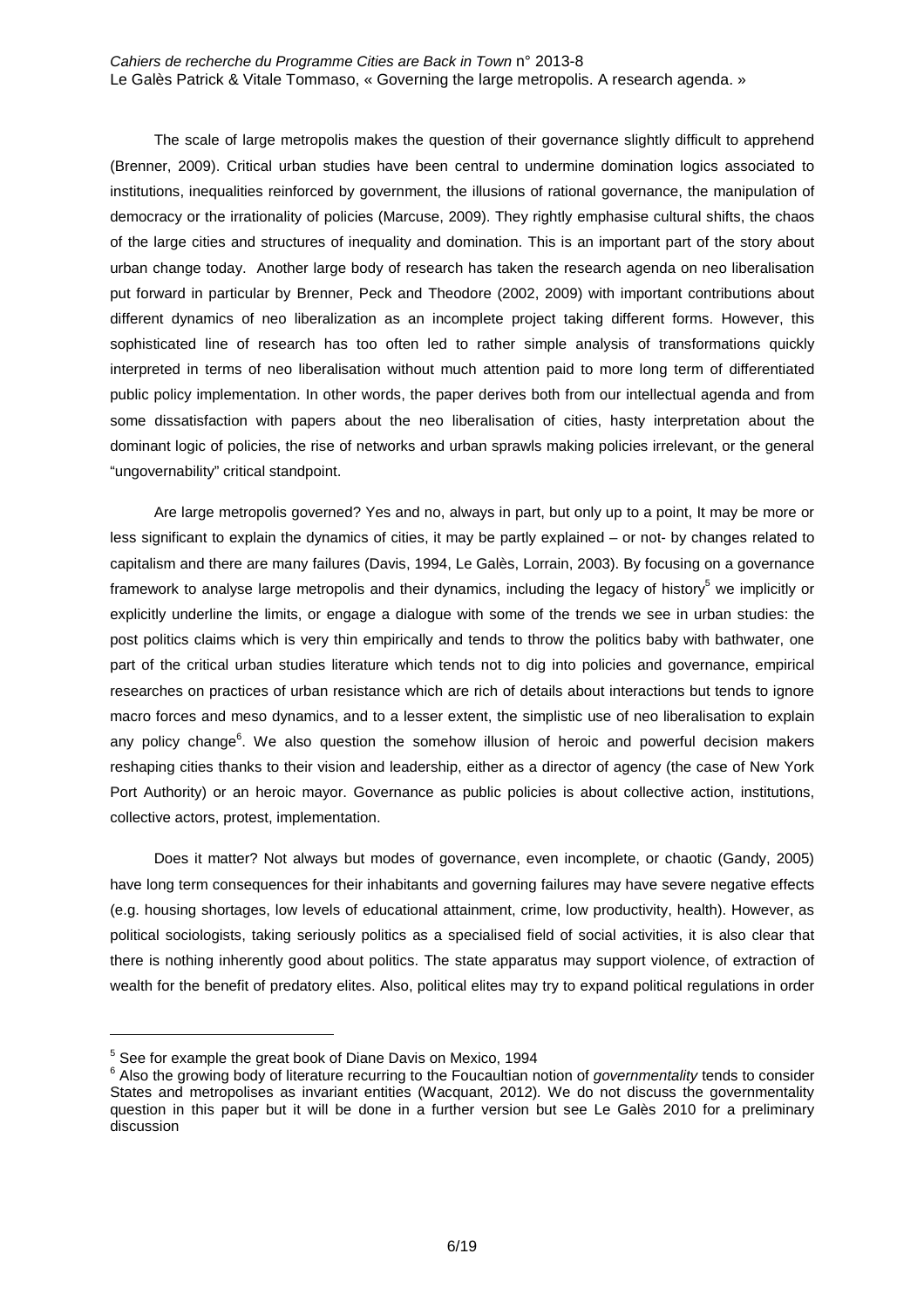to strengthen control or to extract resources from other social and economic fields for no other reason than the accumulation of political power.

## **3. Political Regulation, Urban Experience and Metropolitan Development**

In a way in this paper, we want to keep going our exchange and dialogue with our colleague AbdouMaliq Simone whose writing has been essential for our understanding of cities. The large metropolis but the urban experience is not taking place in a vacuum. As A. Simone writes when he analyses movement in and between cities and immediate rules to navigate into the city also recognises that (2010, p. 1-2): "the coding of cities with their various designation of names, districts, functions, and zones; transport infrastructures which shape dominant ways of circulating through urban space: and the distribution of services and facilities that link together the provision of specific consumption needs – all are a means of structuring our urban experience". So to say: governance is only a one angle, one element to structure and explain cities. He rightly stresses governance dilemma by emphasising movement and experience together with what he calls the "*cunudrum*" of urban development i.e. "buildings, layouts, provisioning systems and organisations that try to hold together and stabilize relationships between materials, environment, bodies and institutions" (ibidem, p. 3). In other words, one has to understand cities both from the point of view of day-to-day or minute-to-minute experience, interactions, uncertain short-term rules and the attempts to structure, create social order, maintain domination and inequalities or progressive transformations, to "keep the city in line".

"Concerted efforts have been made to govern cities through zoning, cadastre, property administration. Yet these efforts do not completely erase the unruly yet dynamic intersections among differences of all kind to which the city offer both a setting and a cause... Even efforts to use every aspect of the urban environment in order to observe, calculate, and order the behaviour of urban residents-through smart buildings, CCTV cameras, traffic systems, 3G cellular technologies, GPS and other locational systems – are limited of how comprehensive they can be". (ibidem, p. 12).

This is an implicit definition of urban governance as one could define politics as an attempt to provide order, to rationalise, to solve conflicts between conflicting interest, to develop tools, devices and policies to deal with the plurality, movements and contradictions of social life, and capitalism. It is very important. By the contrast with the other body of literature we have analysed, here the phenomenological dimension of experience is not considered as the final goal of urban research. It is a crucial dimension to take into account, at the crossroad with a description of policy instruments, meso dynamics and broad macro forces. It goes beyond classical dichotomies of the '80s between structure and agency (Giddens, 1984), and it allows us to relate to actual development in social theory, where experience is highly valorised within a weberian legacy but taking into account that it is not possible to develop sociological theorizing considering only action, interaction and agency (Boltanski, 2012), that the microfoundation of meso and macro dynamics is too limited, and not enough for improving empirical research (Turner, 2012) and that collective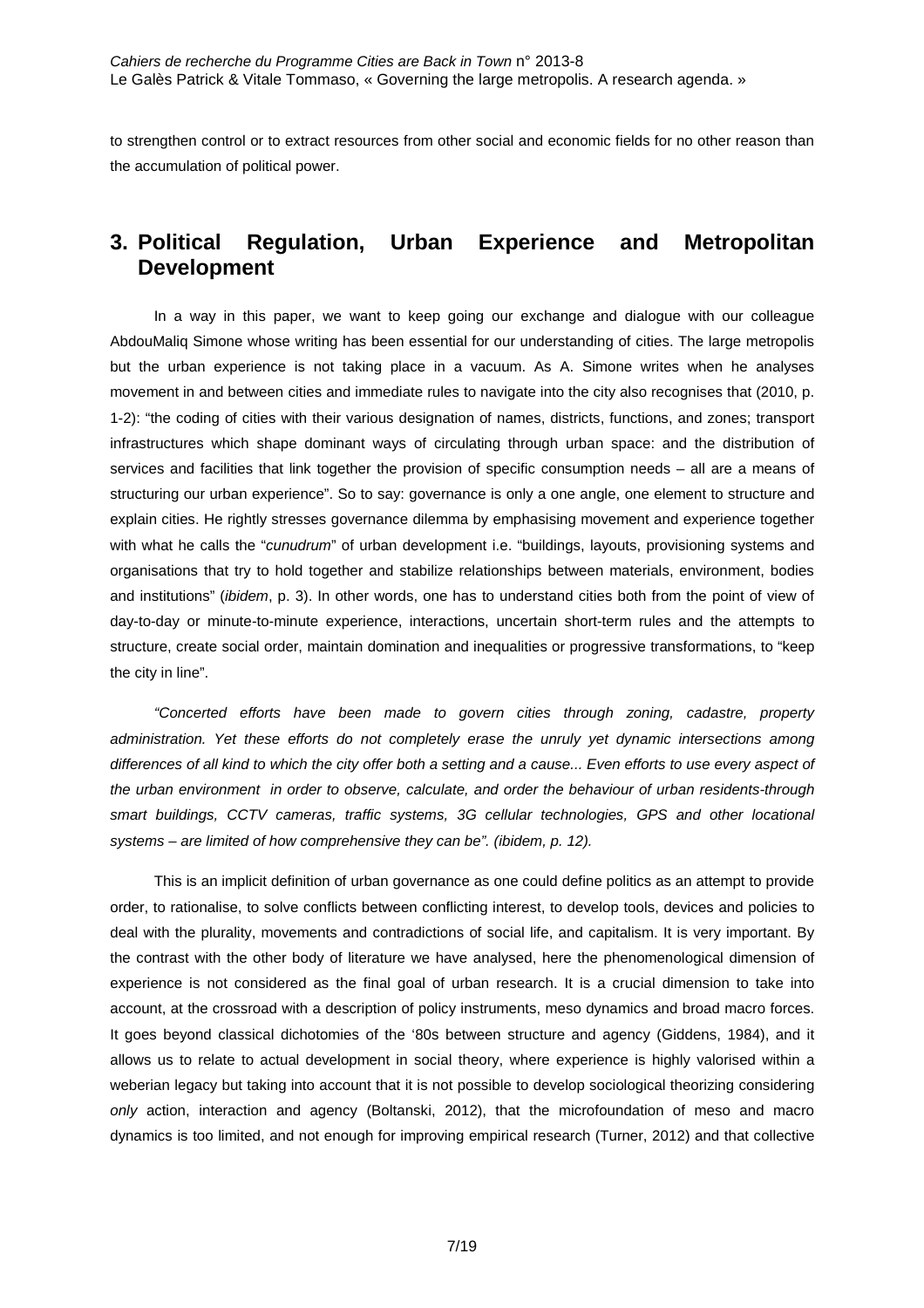action explanations needs to deem the mechanisms and processes that structure fields and allow strategies (Fligstein, McAdam, 2012)<sup>7</sup>.

Coming back to our main point, we argue that the literature we have analysed in the previous paragraph is relevant, pushing us to go beyond rational or positivist views of governance. We argue that the process of governing a city is never fully complete, nor linear. Urban societies, urban economies are more or less governed and that may change from one city to the next, from one period to the next (Le Galès and Lorrain, 2004, Borraz and Le Galès 2010). Studying the limits and *discontinuities* of government and governance is essential to the understanding, analysis, sometimes explanation of governance processes in large metropolis (Le Galès, 2011). Processes of government and governance are always work in progress, but make crucial differences over time. So we define governance as a process of co-ordinating actors, social groups, and institutions to attain particular goals, discussed and defined collectively in fragmented, uncertain environments (Le Galès, 1998).

In our view it would not make sense to assume that governance should be central to understand urban changes: social, cultural, economic dynamics have their own dynamics more or less mixed with nature or politics. However, by contrast, it may be premature to get rid of any serious analysis of this political dimension, of public policies and governance arrangements. If consider why a city growth, surely specialization and human capital are important factors, but institutions and governance too (Storper, 2010). Additionally, we share the critical points made by Koonings and Kruijt (2009) in their collection on megacities: they are becoming a site of deprivation and violence and the lack of effective governance in the peripheries of those cities is a massive problem for the poor: "urban policies are of direct importance in a broad range of issues related to poverty alleviation and social inclusion. [...] Violence has become the alternative for "parallel" forms of order, control, resources distribution, legitimacy and identity" (ibidem, p. 2). Thus, we have no intention to contest governance failure (Jessop, 1998), or to come back to classic models of governments as the only way available to understand urban change. In large cities even more than in other contexts, policy failures are the norm, governments do not often achieve very much, inequalities remain massive, informal arrangements are crucial.

Therefore, we assume that governance is not the only and principal factor explain urban change, and we state that it is an incomplete and discontinuous process. But, following Koonings and Kruijt (2009) we consider also that the form of government and the capacity for steering collective action at the metropolitan level is one of the most relevant topics for understanding and explaining current metropolitan development and to contribute to the life of millions of poor dwellers. Actors invest to stabilize fields of collective action where encompassing different issues such as urban planning, the creation of governmental bodies and institutions allowing the redistribution of powers, effective intergovernmental coordination, decentralization, the efficient supply of services as well as the fostering of economic development and of a better life quality

l

 $<sup>7</sup>$  The new emphasis on meso dynamics and macro forces is particularly relevant because it is highlighted by</sup> authors that previously focused their contribution on action in situation (Boltanski), emotional forces (Turner) or cultural factors and networks (McAdam).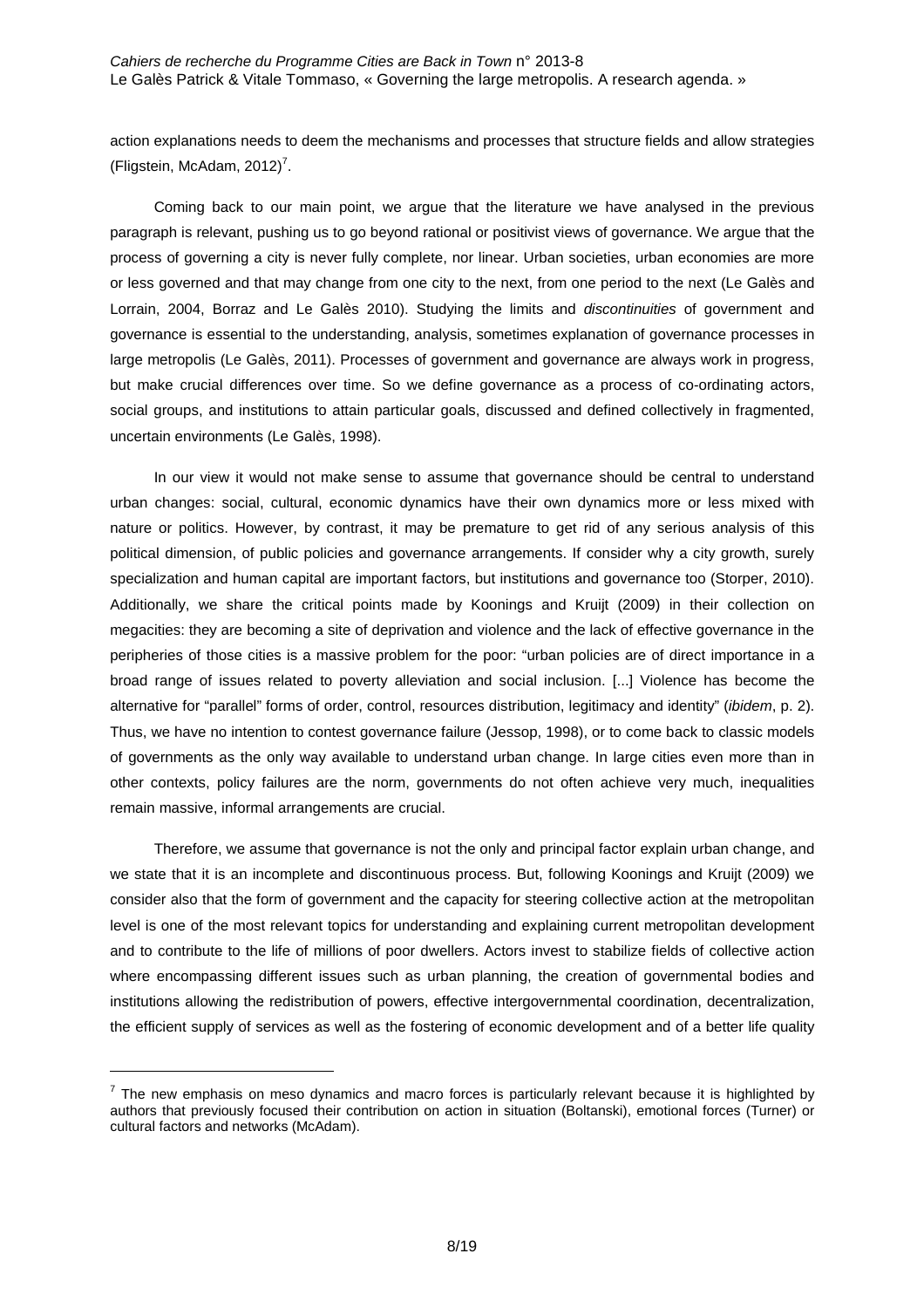for residents. In other words: there are actors that try to govern large metropolis, there are activities of governance, there are results – often very different from the objectives of the goals.

Governments are defined in terms of rules of the game, constitutions, organisations and actors, processes of aggregation and segregation, and outputs (March, Olsen, 1995). To govern is "to take decisions, to tax, to solve conflicts, to produce and deliver public goods, to coordinate and regulate private behaviours, to regulate markets, to organise elections, to extract resources –tax-, to spend" (Jean Leca, quoted in Favre, 2003, p. 268), but also to measure, to rationalise, to protect property rights and to control land use, to create rules, norms, codes, to influence behaviour. Previous analysis of European middle size cities, make us cautious about the social and political extension of governing activities: local governments do not always govern. In this sense, the answer to the question "who governs when nobody governs" (Favre, 2005) can be very interesting. Formal or informal actors are sometimes effective (markets, groups in societies, families, churches) in controlling and orienting metropolitan development, but they may be sinister (mafias, gangs). And we know from the literature about state failures (Rothberg, 2004) that the existence of a state is not equivalent to a mode of governance/government<sup>8</sup>. Some group may use state capacity to steel or kill their populations, or part of it (notably ethnic minorities).

### **3.1. What part, sector, groups of the city is really governed? What is weakly governed? What is left out? What is escaping government? How and why?**

For European cities, the rise of urban governments was about the institutionalization of governments against illegal activities, slums, mobile populations, rejected poor neighbourhoods. Studying European cities we have understood that to understand a governance mode requires not just focusing on governments but also the understanding of the illegal side of the city, the invisible activities, from undocumented immigrants in clandestine rooms to gangs controlling drug traffics or private developers financing illegally political activities in order to build new developments (Le Galès, 2011). And what about large metropolis, when we can make the hypothesis that governments govern through informality, and not against it, notably by forms of patronage, clientelism or corruption, as well as through very sophisticated strategies of tolerance and abandon of specific groups and areas.

Are those strategies really a specificity of large metropolis of the so-called Global South, or isn't it an irreducible part of the governance of any city? In her book on "ordinary cities" (2005), J. Robinson calls for more systematic comparison of cities from the North and the South. Governance could well travel in those terms, as suggested by McCartney and Stren in particular (2003). Coming back once again to A. Simone's

 $8$  On the debate about the conceptualisation of state and governments see the special issue of Revue Française de Sociologie, n.3, 2011, « Sociologie de l'Etat en recomposition », and in particular King and Le Galès (2011).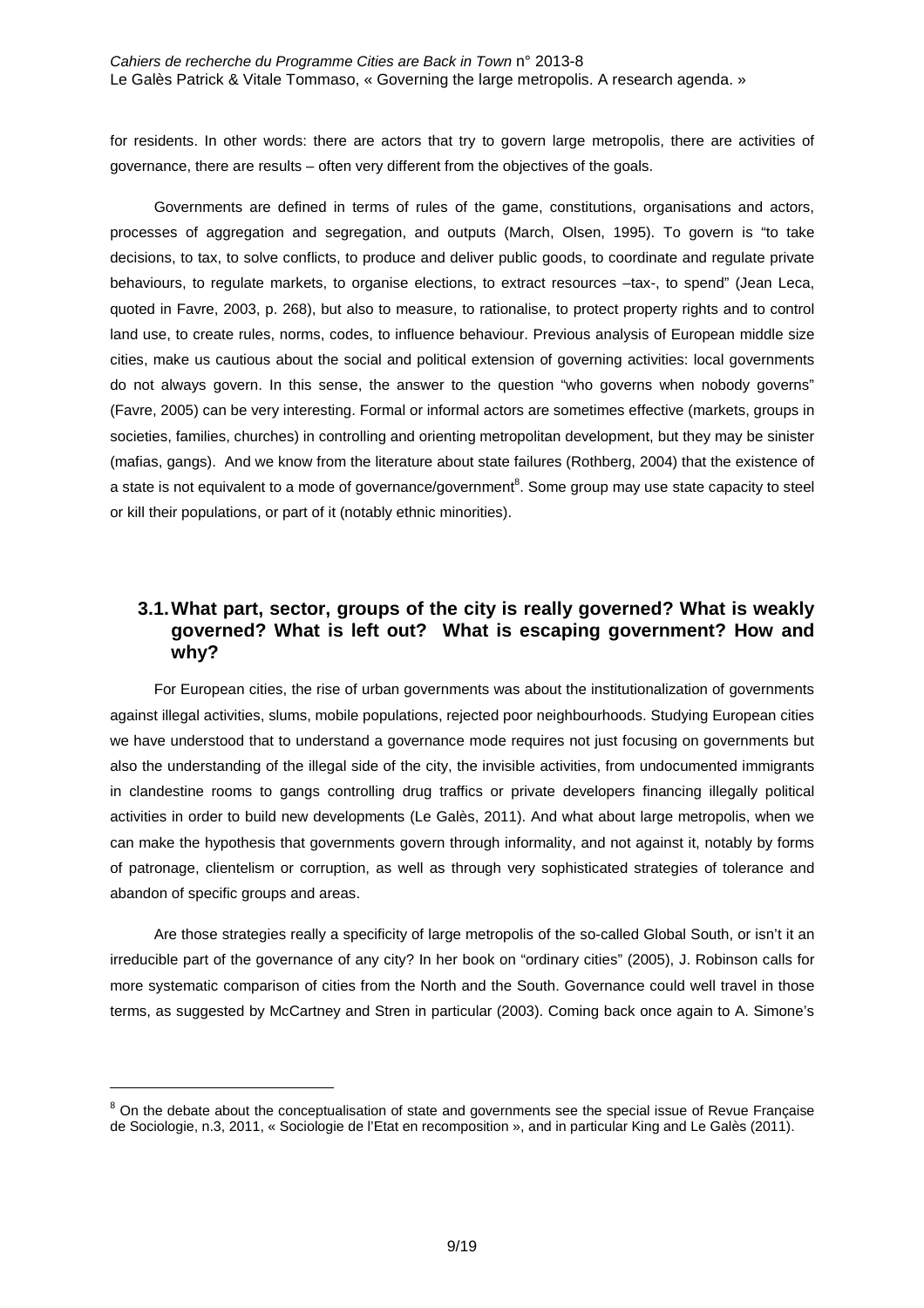characterization of African cities as "work in progress" (2004, p.1), what is not governed in a classic governmental rational way may be more central to understand what works in a city.

Large metropolises are growing, and the informal sector is increasing inside them (Sassen, 2009). Scholars do not agree on a common definition of the informal sector, in the South and in the North. Informal city, informal activities, informal sector: in urban literature, these labels refer to slums and illegal building for housing, as well as to several forms of economic exchanges in the neighbourhood, from street vendors (Brown, Lyons, Dankoco, 2010) to forged commodity makers (Cross, Morales, 2007); but references to the informal sector are present also in the literature on job under the table (Lindell, 2010). Scholars do not agree on a definition, but tend to settle on the fact that these phenomena are not a pre-modern residue, but they are strictly connected with actual dynamics of urban development (Hernandez, Kellett, Allen, 2009; Simone, 2009).

If some of these dynamics have been explored, literature has not paid a great attention to the political dimension of informality, especially on how local governments deal with informality, and how it affects urban policy, urban management and political choices. A large debate in facts has developed around the housing sector and the problem of slums expansion (Huchzermeyer, 2008; Tayyab, 2010), or on the complementarity between formality and informality (Williams, et al., 2011). The debate has been highly polarized by the work of the Peruvian economist Hernando de Soto, partisan of a policy to sustain the access to the private property to help people entering in the legal sphere (De Soto, 2000). Reducing informal housing, and promoting its institutionalization has been discussed deeply<sup>9</sup>, to understand local economic development, struggle against poverty, and policies for wellbeing, with tenants and criticisms (Samers, 2005). But empirical researches have not focused on how informality is governed and regulated, resources are allocated, and conflicts are mediated. Missing researches on this point is crucial, because politics is always contradictory: on one side it contributes to interest aggregation, and actors, coalitions and exchanges formation. On the other side politics is constitutive of polity boundaries and norms. Thus governing is always challenged, having to articulate and accommodate the building of a legitimate political order and to contribute to a social order too (*ibidem*), managing contradictions and mediating social conflicts (Commaille, Jobert, 1999). Therefore "Les problèmes d'intégration sociale et de régulations systémiques sont traités par le politique en fonction de sa propre logique d'accumulation, d'extension de son emprise et de préservation des coalitions politiques au pouvoir". Once again, politics is relevant to understand meso dynamics of metropolization, and it cannot be dismissed, forgot or caricature as a simple process of privatization and retirement of the state.

 $9$  Aguilera (2012) suggests distinguishing two types of institutionalization: from the top (when a government tries to organize the informal sector, controlling and repressing, but also providing resources and revising regulation) or from the bottom (with a sort of self organization through which informal workers or inhabitants try to enter into the governance framework). In this sense, what matters is to understand the source of the institutionalization process.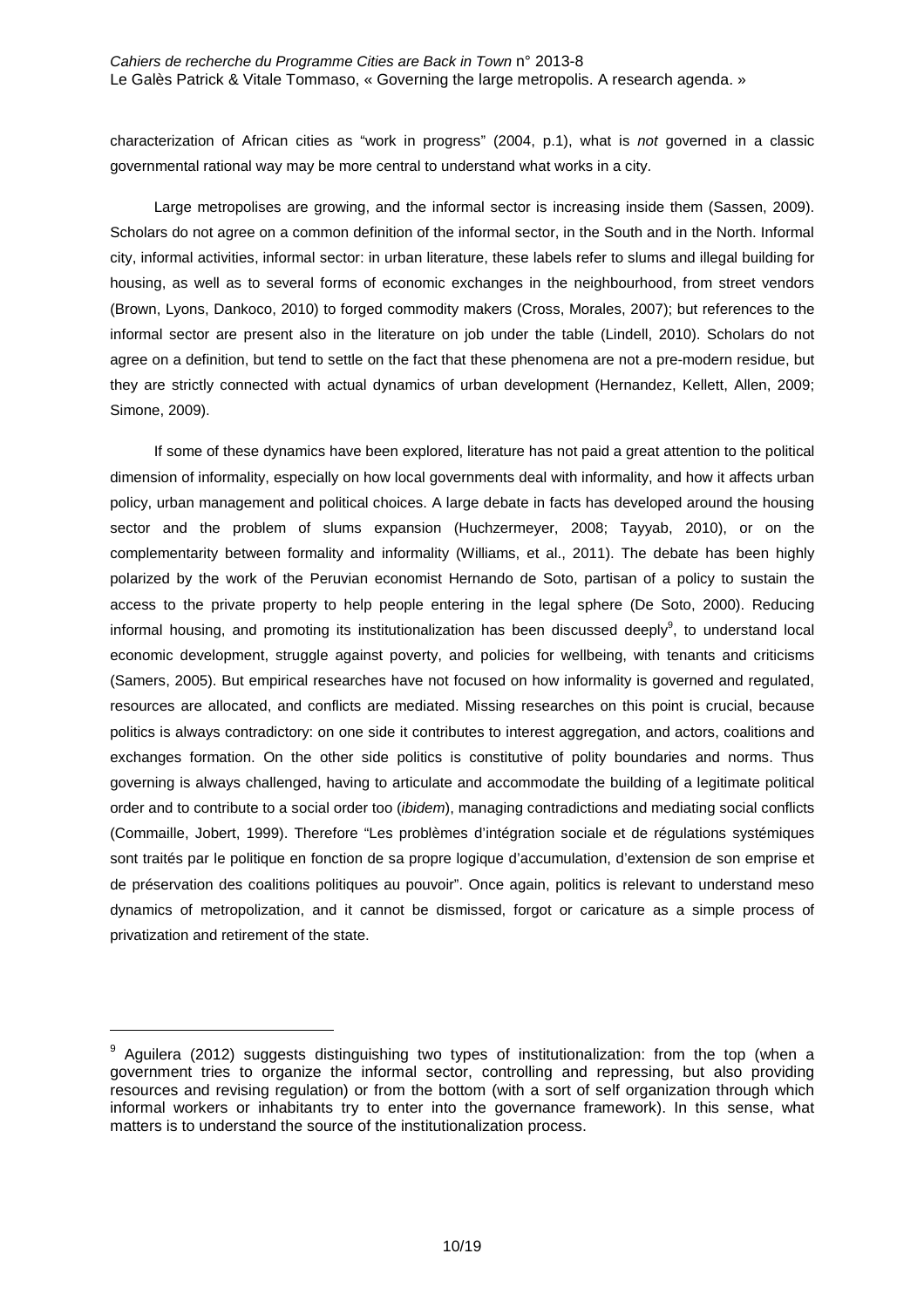Also the ecological and spatial consequences have not been so explored, and rarely by comparative studies. Informality is governed in the space, and informality activities (or places) are moved and displaced, within a dynamic of conflict among local authorities within metropolitan regions. What is at stake is to grasp and explain how the relation between governance and informality affects urban change and metropolitan development.

The last point of informality and governance imply to articulate the question of what is governed with the question of who is governed in large metropolis. Governing is a two ways process. Whatever government processes may be, a lot depends upon the population which is governed. Governing a large city is a difficult task also because the population is so fluid and diverse. A precise, classical sociological knowledge of urban ecologies remains very useful to understand urban governance.

The question about who is governed implies to reflect also on the supply side of governing, and about who receive what kind of services and public goods. Issues of school segregation, housing segregation, accessibility to downtown and city centers, inequalities in infrastructures and in the quality of public services, absence of legality and police control, or police violence and excessive discretion in some neighbourhoods… all these phenomena signal that part of the population of these large metropolises is not really governed, and that someone else governs when and where governs do not govern. Who governs when nobody governs? Corrupt elite networks sometimes. Churches, or other kinds of vertical networks in other cases. Illegal organizations are also classic case where they can "run", arrange, possibly govern, some sectors, some neighbourhoods, some part of the city.

Researches on the communicative sphere of large metropolises would be of great interest. How the public discourse is structured around how to provide services, what is the limit of legitimate violence exerted by political authorities, how to help children to do well but also, and so on. We know the dynamics of public opinion are loosely coupled with governance modes, and that they can influence or not decision making and daily implementation. But we do not enough about this fundamental class of political process in large metropolis.

Beyond the recognition of citizens and elites voices in the metropolitan public sphere, the whole issue of social and ethnic diversity is a major issue to understand the meso dynamics of large metropolis. In the American case, M. Jones Correa and his colleagues show the challenge of ethnic diversity in the process of "Governing the American city" (2001). Current literature collects a lot cases describing problems and lack of governance capacity in relation to ethnic conflicts and tensions among "categoric units" (Turner, 2012). But the explanation remains weak in most of the cases, or deliberately absent.

These two main questions, about what and who is governed push us to try to overcome some of the main limitations we saw in social science about urban governance. Governance has become a chaotic concept that is often used in incompatible and even contradictory ways. This confusion and complexity has limited the operationalization of precise comparative research projects. Case studies of projects have been widely written often without looking at precise policy developments over time and without comparing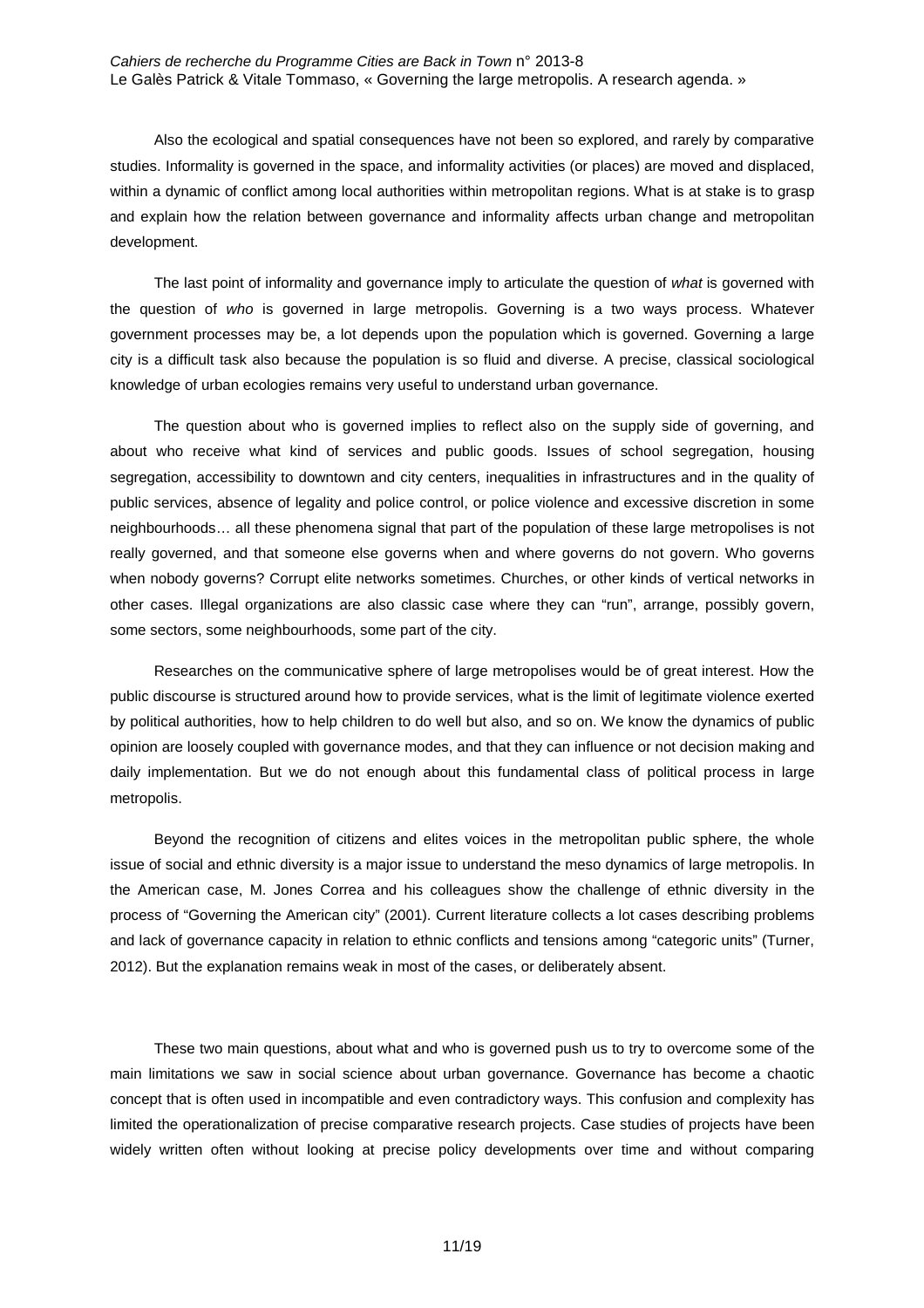different sectors. In the rare comparative researches, metropolises have been considered as independent units, that could compared without assuming their interdependence (with exchanges of policy ideas, actors, commodities, ruling class and major economic actors).

What we suggest is to learn from public policy literature, and from the political sociology of public policy in particular (Lascoumes, Le Galès, 2012) to look at the implementation of the policies as they are clear indicators of modes of governance in action. But looking at policy sectors alone is always fraught with difficulties as the unit of analysis might be an illusion: urban governance research has shown that interventions in specific policy sectors are always relationally influenced by multi-scalar rules or norms and goals defined at a variety of scales. And above, to fully understand a political process it is necessary to look at the dynamic as well as at the consequences: policy outcomes and effects on macro variables as population, redistribution, production, reproduction, as well as innovation in regulation (Vitale, Podestà, 2011; see also Turner 2010). Also, according to Hubert Heinelt and David Kübler (2005), the governance capacity in large cities is linked to context variables (economic, social and political patterns) as well as to the development of incentives to cooperate and to political leadership $^{10}$ .

## **4. To govern large cities is to plan and to develop utility networks?**

The broader question is the extent to which some form of political steering plays a role in the transformation of those cities, of the organisation of services to the population. Those large metropolis from the North and from the South are not just chaotic irrational spaces. Sewage, street lighting, gas and electricity, firemen and slaughterhouse are provided. Water systems are organised – but not always for all-, some housing is built, schools are developed, new neighbourhoods are built, some transport are planned, elections take place, some social assistance exists, conflicts arise about the use of land, the price of the bread, the development of a business district, about taxes or about laws. Protests take place, coalitions are put in place, corruption and clientelism structure relations, and various kinds of policies are tried out, including more neo liberal oriented policies. In very different large cities health and social care services, as well as some form of welfare protection for the most vulnerable people are empirically present, with their typical debates on size, amalgamation and contracting out. Governance is only part of the story of those large cities, but it is not absent at all.

 $10$  These general assumptions include several theoretical issues and empirical approaches have to be tested (1) looking at the growing differentiation of political systems in large metropolises, and the articulation among various implementing agencies, administration bodies, representative arena, executive stances, and expertise consulting groups; (2) focusing on local institutions' changes and reforms to face new challenges, trying to understand if and there is a shift in public intervention modes, from leadership and orientation to control over policies; (3) exploring relations between public and private actors, questioning the steering of both public and private investments and the regulation of non-public actors; (4) questioning the legitimacy and accountability of these governance systems, taking into account the growing role of NGOs and democratic participation; (5) verifying if the State has a specific interest – but not necessarily the capacity – in steering the governance of these large cities and maybe of their metropolitan area (District and Region); 6) describing if political parties are concerned with governing large metropolises, and how far do changes in politics impact the urban government.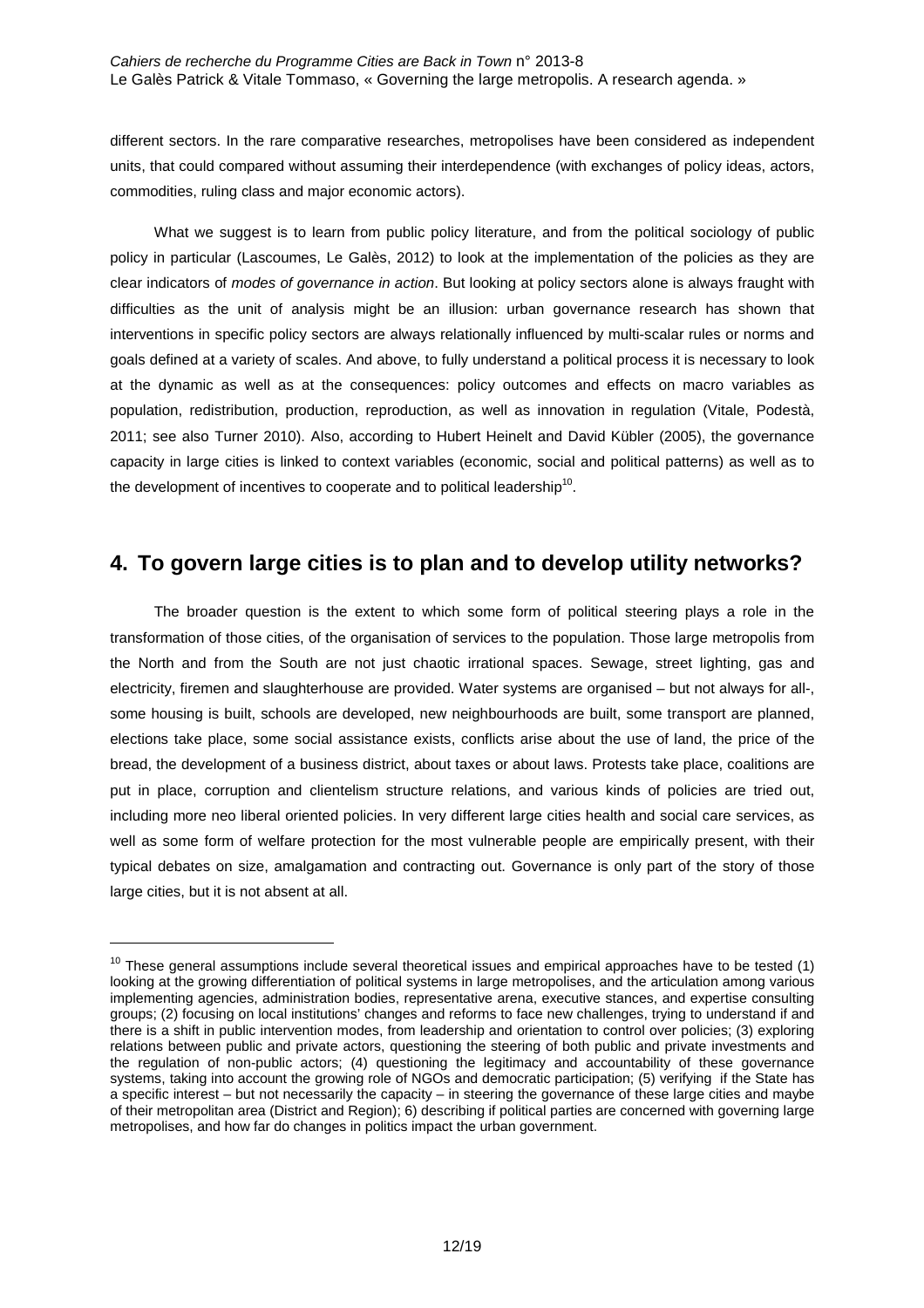One possible answer to the question of the governance of the large metropolis is to be found in the literature on planning. In urban studies, there is a long tradition of planning research which has given great insights to the understanding of cities. In the American and English tradition, the glorious "planner" with wisdom, knowledge and authority has been seen as the leading force to keep city development in sight and to control and organise urbanisation. Legendary figures such as R. Moses in New York, or Haussman in Paris, have given a structure to the development of the metropolis.

It follows that a lot of the literature about cities development is to be found in planning studies. This angle usually provides a way to have access to rationalised knowledge about the city: planning is related to the accumulation of a wealth of data, of a rationalisation process, of the making of maps, zones, the anticipation of developments, or rules and taxes. Planning epitomizes modern government. Tellingly, in his acclaimed book "Seeing like a state", J. Scott (1998) uses planning as key example of the modernising schemes implemented modernist governments, as a way to accumulate knowledge and to transform societies in a rational way. He shows how the development of new technologies of government has been made to make society "legible". It has been a fundamental political process, but often ideologically underestimated as simple technicalities. As Kornenberg put it (2012), "traditional urban planning has been firmly rooted in the scientific tradition and has attempted to remain outside of politics". The sort of objectivity of the rational planner, designing the city and calculating the consequences of its choice, was rooted in an ideology of technical expertise. Recent literature on planning as a concrete process, as well as some normative literature on what planning is expected to do stress either the post modern, the democratic governance of the strategic dimension of planning (Healey). It is not just a technical expertise of listening, negotiating and co-producing with reflexive citizens. Not only in large metropolis, planning is explicitly overcoming the boundaries between technical objectivity and political decision making: "strategy represents a new regime connecting politics and science" (ibidem).

On the contrary, most of the research on planning in "global cities" emphasises either the "experimental" dimension, the complexity, were sometimes a little bit of spatial planning provide coherence or the transformation in relation to a simple analysis of neo liberalism, with social relations and city dynamics often reduced to a residual role in explanations of change. But even if those cities are weakly governed, even if market mechanisms play an increasing role, even if there is more mobility making effective governance an even more difficult challenge, it remains the case that government and governance processes matter. Public authorities define rules, tax rates, regulations on private behaviour, the form and character of utilities networks, and urban processes of change. There are also protests, elections, political parties, democratic participation innovation, active interest groups and others who play a key part in shaping the implementation of policies. Such policies and politics still matter very much for globalised cities but this emphasis has all but disappeared from the radar of much urban research and geographers and planners (as well as the rare political scientists who engaged in this field) remain cautious and are prone to generalisations when thinking about large cities.

Another branch of the literature emphasises the role of utility networks, from water to transport or high tech networks. Governing is related to the capacity of a political regime to provide services, produce and maintain collective goods, and thus ensure its own legitimacy. Empirical research on this subject is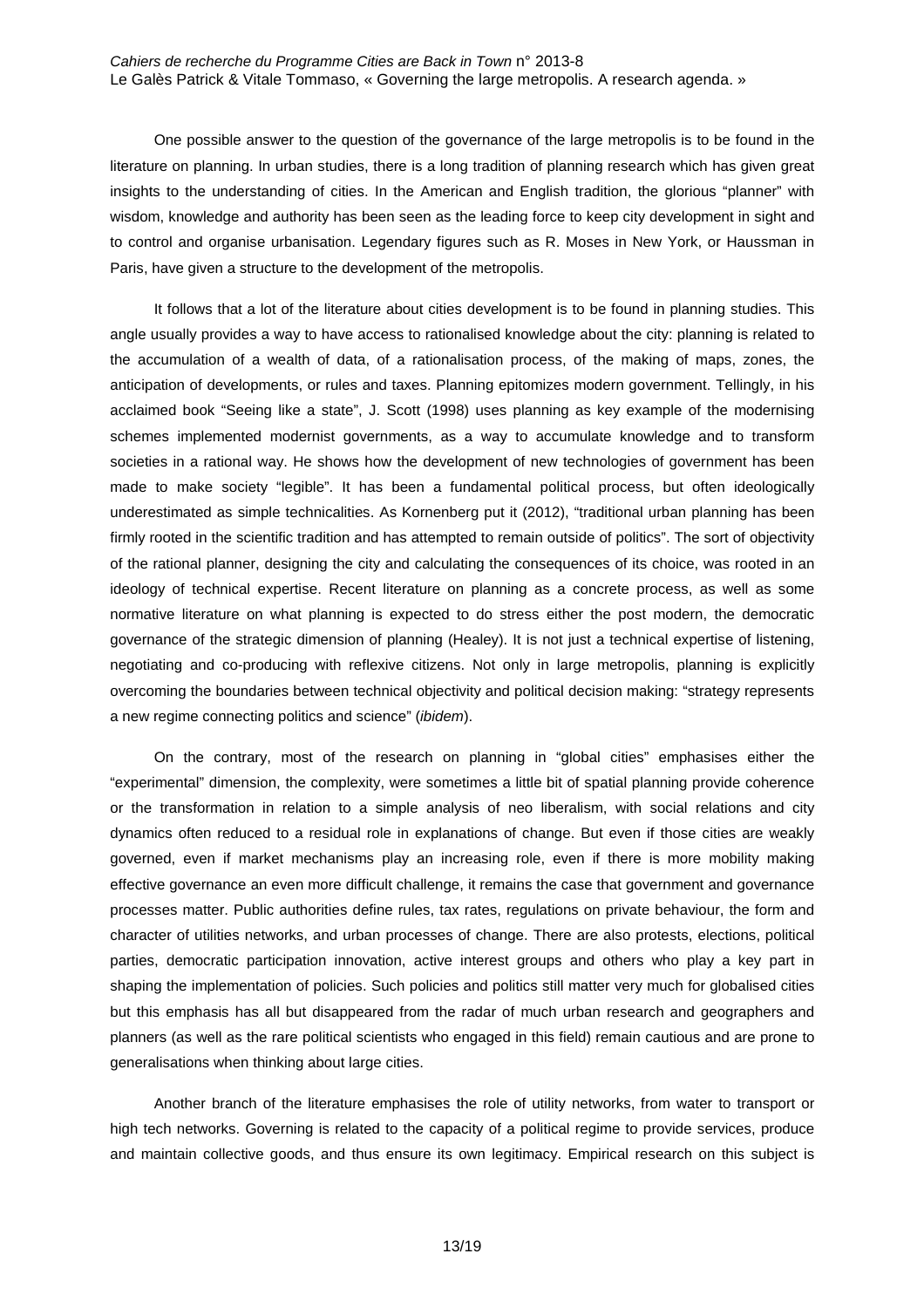scarce and underdeveloped. While it is possible to find some technical account of these utility networks (especially in engineering), what is missing is exactly empirical researches comparing how these utilities are governed in various large metropolis. And we do not know exactly who are the member of the coalition investing in urban utilities. Researchers have shown that firms in charge of technical networks can largely run these metropolises. Is there a divide between "old" metropolises still run by political institutions and "new" metropolises run by urban services firms? Hypothesis could be advanced also about the power of emerging entrepreneurial coalitions do not interested primary in growth machine, land price, rent seeking and real estate, but on ICT, smart infrastructure, privatization of education and health.

Traditional tools of industrial economics have been applied for the analysis of various utility sectors in large metropolis, with important accumulation of knowledge describing growth and its geography. Classical concepts of comparative political economy (markets, interactions between corporate and public actors, regulatory frameworks) are still underexploited to grasp a deeper public-policy analysis of urban governance issues, fully considering the political dimension at stake. Let's think at ubiquitous struggles contesting utilities privatization, or the enhanced public intervention designs in the energy sector (like in the case of Caracas nationalization of electricity providers) or the huge political difficulties of multi-level coordination for transportation systems, especially for emerging new Mass Transit System (in Curitiba first, and then in Bogotá, but also in Seoul, Bangkok, Lima, Manila, etc. …). Emblematic is the case of logistic platforms, which organize the control of the stocks, the storage process and the management of transport and distribution (Maggioni, 2012). They are undoubtedly fundamental for connections and development of large metropolis, while we have no concrete idea of how these logistic parks are governed and are transformed in metropolitan areas by contrasting (or articulating) market and political forces. In addition to having a great economic impact at both global and local level, logistic parks stress other issues that are crucial in the development of metropolitan areas: such as political mechanisms and processes which nourish an informal economy, the opacity of relations between legal and criminal economies and the way in which they influence each other, redistribution choice, the governing of urban mobility, and – for their role in the built environment, some effects also in terms of ethnic segregation and social exclusions. But looking at the literature, at the moment we are unable to answer to very basic questions about the role played by local government in the political integration of the different actors involved, like: how local government governs the logistic parks, and when the key actors get out of hand? In which way private firms, property developers, major economy groups are no longer under the local government control in the regulation of logistic parks?

In some sense, we are still missing a serious urban comparative political economy of large metropolis, with a strong legacy of sociology and political science. We need explore how large cities are governed between local and national government, and how political economy shapes the production and reproduction of these metropolises. The focuses on different corporate actors (firms, political parties, public agencies, consulting groups, NGOs) as actors central to metropolitan processes with core competencies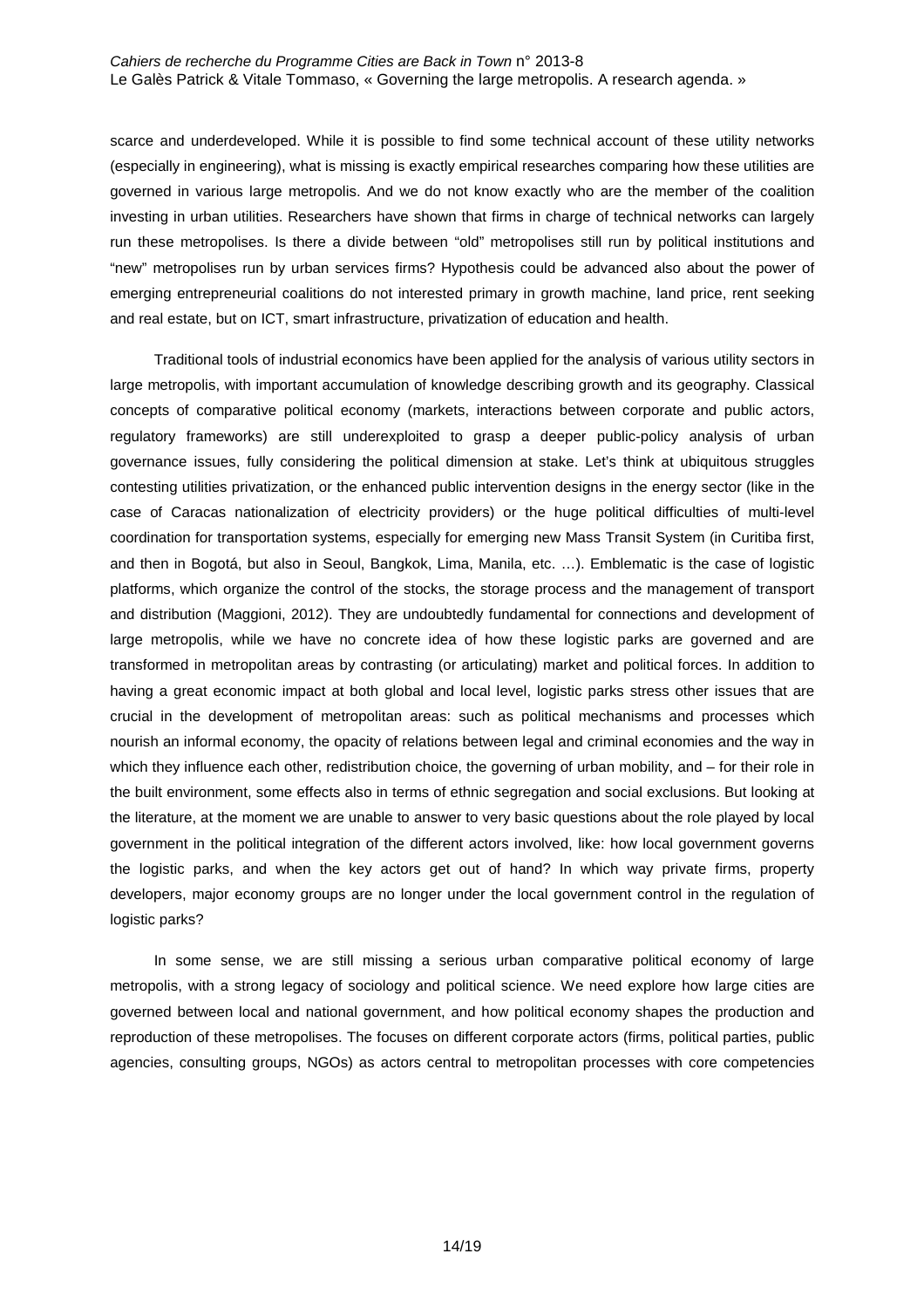that depend on the quality of the relations that they develop among them and with other actors, at different level, outside the metropolitan environment. Urban political economy stresses the fact that those relationships depend, in turn, on the institutional support provided for them by urban governance modes that provide a particular regulatory framework $^{11}$ .

## **5. Tentative conclusion: the relative autonomy of both governance and inequalities**

Urban sociology, regional economics and economic geography have traditionally studied inequalities insisting on two different kind of explanation: those emphasizing individual preferences and aggregation effects, as in the well renowned Schelling's model; and those underlining broader economic and social factors. Urban sociology has produced some nuanced explanations looking at social interaction between groups and ecological effects.<sup>12</sup>

For what we said in this paper, we consider that looking at what and who is governed or not, and how, allows to enrich causal explanation of metropolitan inequalities and our knowledge of metropolitan governance. Three main points justify this statement.

1) Looking and describing who is governed means to describe the social structure of a metropolitan region and to measure its level of social and ethnic segregation. Looking and describing what is governed allows to describe the metropolitan structure of opportunities, inequality in goods and service delivery and its localization in the space.

2) This way of framing governance modes assume a certain level of autonomy between governance and inequalities. Metropolitan governance is not determined only by the social structure of the metropolitan region, as well as the level and shape of inequalities in a metropolis are not determined only by governance processes. They interact, maintaining certain autonomy. Social and ethnic inequalities are structured by factors at different scales, and cannot be reduced to governance choices; governance modes and politics cannot be reduced to mere mechanical expressions of class divisions and cleavages in the social structure.

3) Looking at this interaction enrich our knowledge because it allows to overcome the simple idea that inequalities are just relevant parameters to evaluate the consequences of metropolitan policies. Surely

 $11$  Here a regulatory framework is intended as the system of as mechanisms of governance. It is defined on the basis of three dimensions: 1) the mode of co-ordinating diverse activities or relationships among actors, 2) the allocation of resources in relation to these activities or these actors, and 3) the structuring of conflicts (prevented or resolved), having three main ideal types: state regulation, market regulation, co-operative regulation (Lange, Regini, 1989).

 $12$  In this paper we have not analysed how State – metropolis relationship have huge consequences on territorial inequalities: in many European States policies has been re-oriented to invest on existing success rather than advancing new or previously underprivileged places, cutting policies for helping backward areas and those for generally ensuring evenness of development see Crouch, Le Galès (2012); on State – metropolis relations, see Le Galès, Vitale (2012).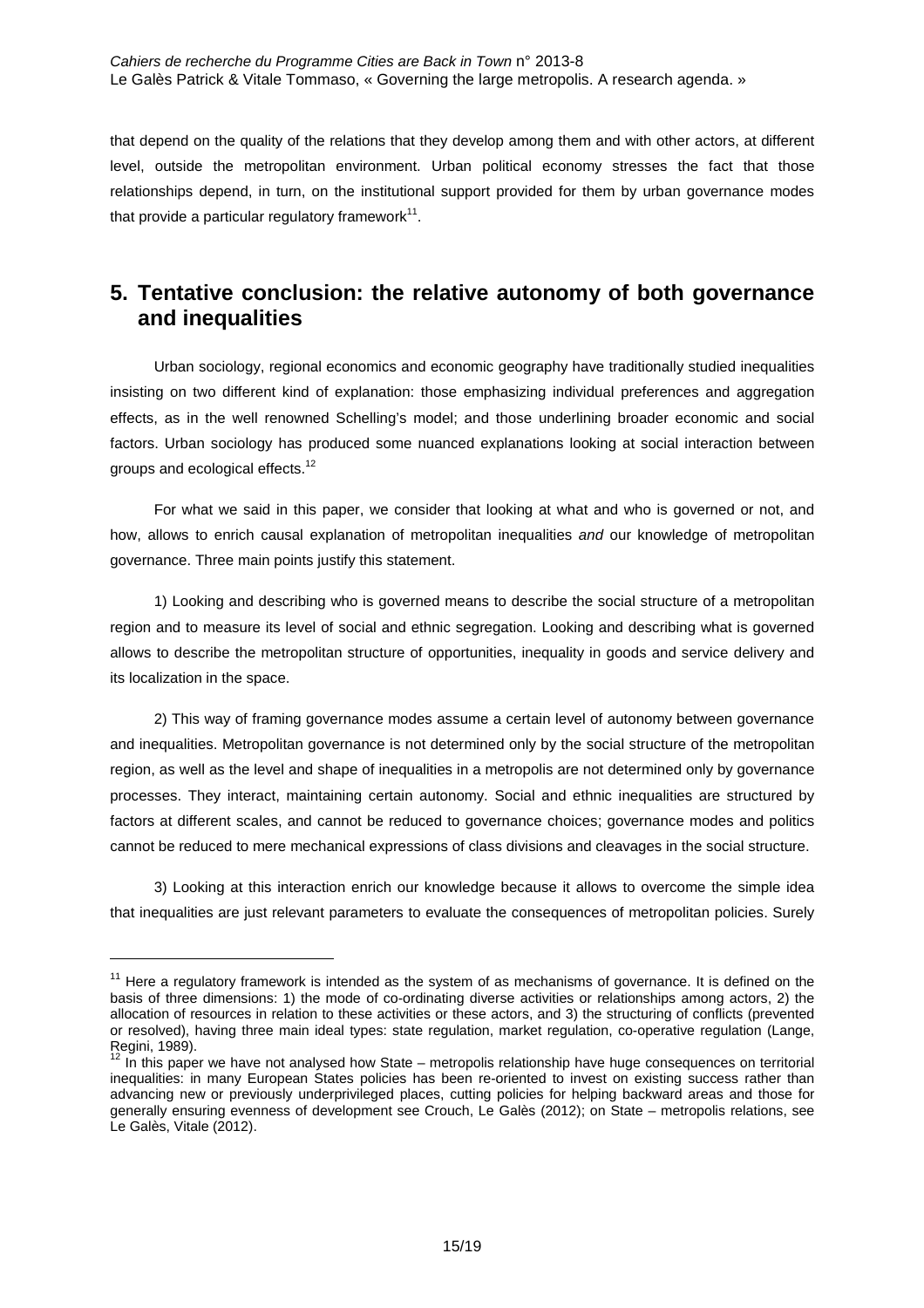governance has an impact on inequalities, but the relation is bi-univocal. Dramatic inequalities are part of the way in which urban policy are implemented: they have to be considered for their structuring effect on implementation processes. Steering collective action, collecting resources, delivering collective goods, managing conflicts: this is the ordinary governance of metropolitan policy making and the mode of this governance is influenced by well-structured, long term inequalities: who receives resources and public goods (schools, hospitals, transports, and so on) and who do not benefit from it. Social choices on who is governed and who is not are a crucial point to understand metropolitan policies implementation. So, looking at the interaction between governance and inequalities do not only enrich explanation of metropolitan inequalities but allows us to better understand governance modes too.

### **REFERENCES**

- Agier, M. (1999), L'Invention de la ville. Banlieues, townships, invasions et favelas. Paris: Editions des archives contemporaines.
- Aguilera, T. (2012), Gouverner les illégalismes. Les politiques urbaines face aux squats à Paris, in "Gouvernement et action publique", 3 (3), pp. 101-24.

Augé, M. (1995), Non-places: Introduction to an Anthropology of Supermodernity. London: Verso.

 Bairoch, P. (1988), Cities and Economic Development: From the Dawn of History to the Present. Chicago: University of Chicago Press.

Boltanski, L. (2012), Énigmes et complots : Une enquête à propos d'enquêtes. Paris: Gallimard.

 Borraz, O. and Le Galès P. (2010), Urban governance in Europe: The government of what?, in "Pole Sud", 32, pp. 137-51.

Brenner, N. (2004), New State Spaces, Urban Governance and the Rescaling of Statehood. Oxford: Oxford University Press.

 Brenner, N. (2009), Open questions on state rescaling, in "Cambridge Journal of Regions, Economy and Society", 2, pp. 123–139.

 Brenner, N. and Theodore, N. (Eds.) (2002), Spaces of Neoliberalism. Urban Restructuring in North America and Western Europe. Oxford: Blackwell.

Brenner, N., Peck, J. and Theodore, N. (2010), Variegated neoliberalization: geographies, modalities, pathways, in "Global Networks", 10 (2), pp. 182-222.

 Brown, A., Lyons, M., and Dankoco, I. (2010), Street traders and the emerging spaces for urban voice and citizenship in African cities, in "Urban Studies", 47 (3), 666-683.

 Castro, J.W. (2006), Power and citizenship, social struggle in the basin of Mexico. Basingstoke: Palgrave

Commaille, J. and Jobert, B. (eds) (1999), Les métamorphoses de l'action publique. Paris: LGDJ.

 Cross, J. and Morales, A. (eds) (2007), Street Entrepreneurs: People, Place and Politics in Local and Global Perspective. London & New-York: Routledge.

Crouch, C. and Le Galès, P. (2012), Cities as national champions?, in "Journal of European Public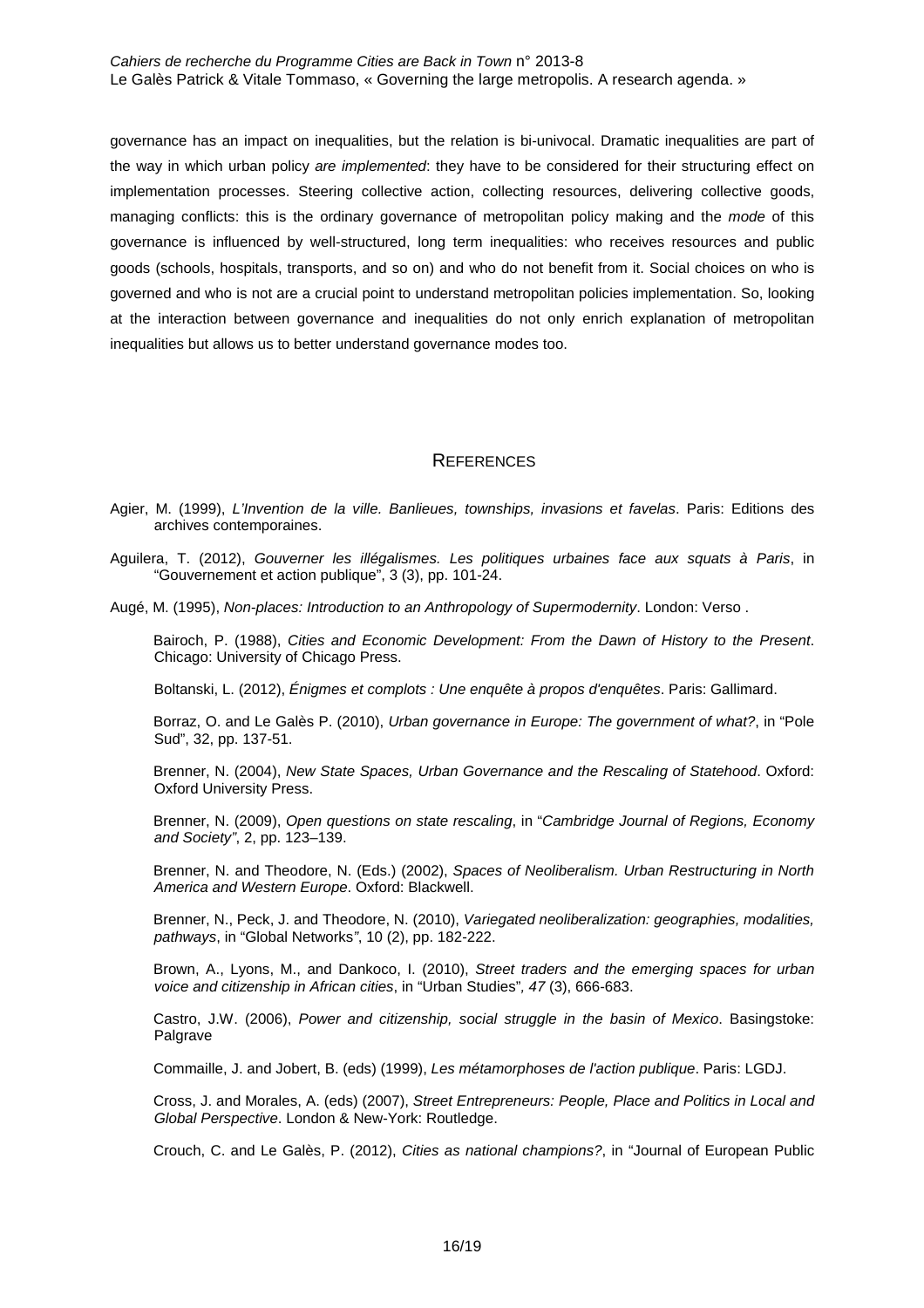Policy", 19 (3), pp. 405-419.

Dahl, R. (1961), Who Governs: Democracy and Power in an American City. New Haven: Yale University Press.

Davies, M. (2006), Planets of slums. London: Verso,

Davis, E.D. (1994), Urban Leviathan: Mexico City in the Twentieth Century. Philadelphia: Temple University Press.

De Soto, H. (2000), The mystery of capital. New York: Basic Books

Dear, M. (2000), The Postmodern Urban Condition. Oxford: Blackwell.

 Dematteis, G. (2000), Spatial Representations of European Urbanism, in A. Bagnasco and P. Le Galès (eds), Cities in Europe. Cambridge: Cabridge University Press.

 Favre, P. et al. (eds) (2003), Etre gouverné. Etudes en l'honneur de Jean Leca. Paris: Presses de SciencesPo.

Fligstein, N. and McAdam, D. (2012), A Theory of Fields. Oxford: Oxford University Press.

 Gandy, M. (2005), Cyborg urbanization, complexity and monstruosity in the Contemporary city, in "International Journal of Urban and Regional Research", 29, pp. 26-49.

Giddens, A. (1984), The constitution of society. New York: Polity.

Gilli, F. and Offner, J.-M. (2009), Paris, Métropole hors les murs. Paris: Presses de Sciences Po.

Gordon, I. and Travers, T. (2010), London: Planning the ungovernable city, in "City, culture, society", 1 (2), pp. 49-55.

Hall, P. (1998), Cities in Civilization. New York: Pantheon.

 Harding, A. (2007), What Policies for Globalizing Cities? Rethinking the Urban Policy Agenda. Paris: OECD Press.

Heinelt, H. and Kübler, D. (eds) (2005), Metropolitan governance. London: Routledge.

Hohenberg, P. and Lees, L. (1985), The Making of Urban Europe. Cambridge: Harvard University Press.

 Hernandez, F., Kellett, P. and Allen, L.K. (2009), Rethinking the Informal City. Critical Perspectives from Latin America. Oxford: Berghahn Books.

 Holston, J. (2008), Insurgent Citizenship: Disjunctions of Democracy and Modernity in Brazil. Princeton: Princeton University Press.

 Huchzermeyer, M. (2008), Slum Upgrading in Nairobi within the Housing and Basic Services Market: A Housing Rights Concern, in "Journal of Asian and African Studies", 43 (1), pp. 19-39.

 Jessop, B. (1998), The Rise of Governance and the Risks of Failure, in "International Social Science Journal", 155, pp. 29-46.

 Jessop, B. (2002), Liberalism, Neo-Liberalism and Urban Governance: A State Theoretical Perspective, in "Antipode", 34 (3): 452-472.

Jouve, B. and Lefèvre, C. (eds) (2002), Des métropoles ingouvernables. Paris: Elsevier.

King, D. and Le Galès, P. (2011), Sociologie de l'Etat en recomposition, in "Revue Francaise de Sociologie", 52 (3), pp. 453-480.

Koolhas, R. (1997), Pearl River Delta, in Politics-Poetic. Documenta X - The book. Kassel: Cantz.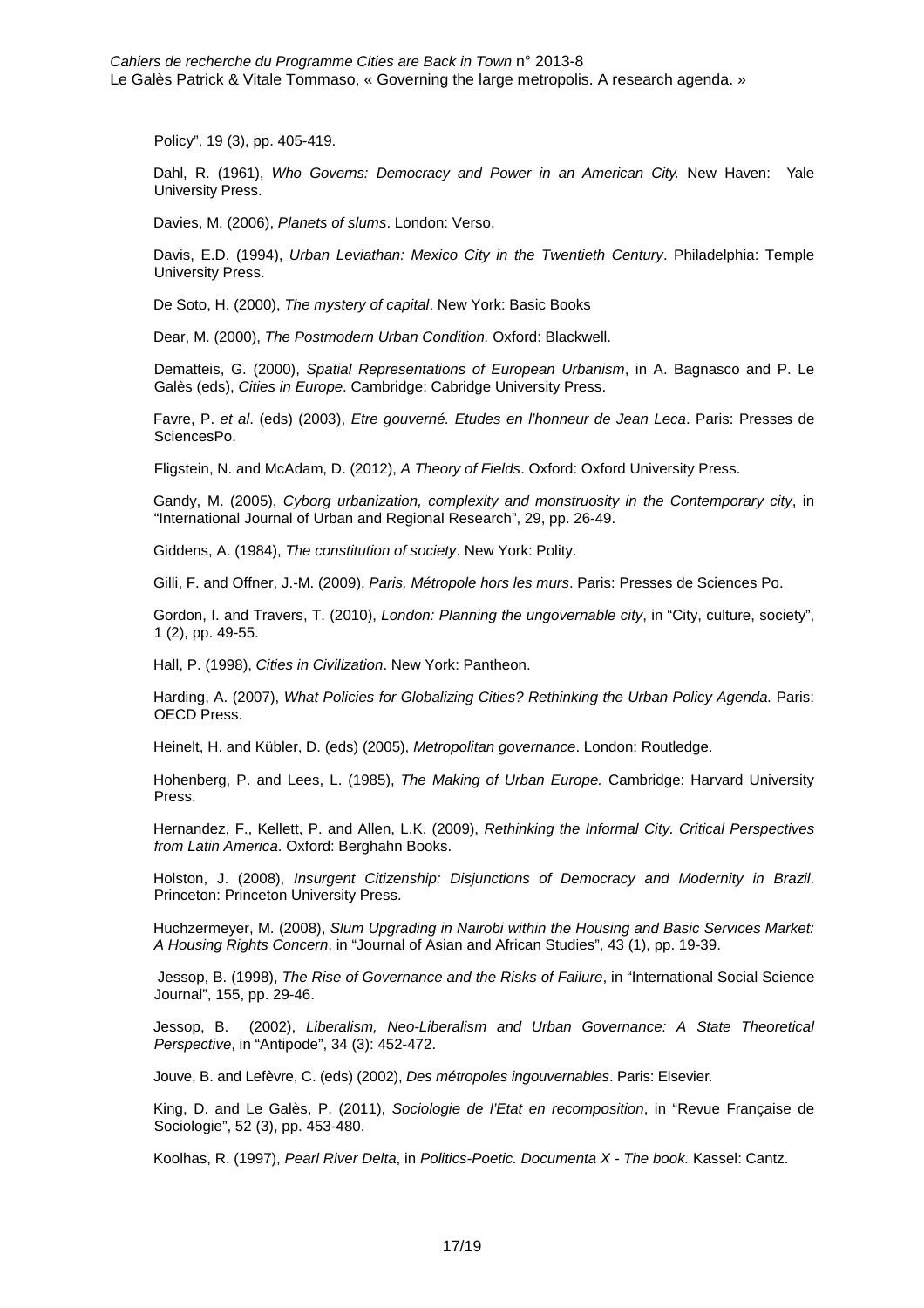Kooning, K. and Kruijt, D. (2009), Megacities: The Politics of Urban Exclusion and Violence in the Global South. London: Zed Books.

 Kornenberg, M. (2012), Governing the city, from planning to urban strategy, in "Theory Culture, Society", 29 (2), pp. 84-106.

 Lange, P. and Regini, M. (eds) (1989), State, market and social regulation. Cambridge: Cambridge University Press.

Lascoumes, P. and Le Galès, P. (2012), Sociologie de l'action publique. Paris: Armand Colin.

 Le Galès, P. (2002), European cities. Social conflicts and governance. Oxford: Oxford University Press.

 Le Galès, P. (2011), Urban Governance in Europe: What Is Governed?, in Bridge G. and Watson S. (eds), The New Blackwell Companion to the City. Oxford: Blackwell.

 Le Galès, P. and Lorrain, D. (2003), Gouverner les très grandes métropoles. Institutitions et réseaux, in "Revue Française d'Administration Publique", 107, pp. 307-320.

 Le Galès, P. (1998), Regulation and Governance in European Cities, in "International Journal of Urban and Regional Research", 22 (3), pp. 482-506.

 Lefevre, C. (1998), Metropolitan government and governance in western democracies : a critical review, in "International Journal of Urban and Regional Research", 22 (1), pp. 9-25.

 Lindell, I. (ed.) (2010), Africa's Informal Workers: Collective Agency, Alliances and Transnational Organizing in Urban Africa. London-Uppsala: Zed Books-NAI.

Lorrain, D. (ed.) (2011), Métropoles XXL en pays émergents. Paris: Presses de Sciences Po.

 Jones-Correa M. (ed.) (2001à, Governing American Cities: Inter-Ethnic Coalitions, Competitions, and Conflict. New York: Russell Sage Foundation.

 Maggioni, A. (2012), The link between urban infrastructure, network utilities and the urban fabric: theoretical issues and perspectives of analysis, working paper, Urbeur, Università di Milano-Bicocca.

March, J.G. and Olsen, J.P. (1995), Democratic Governance. New York: The Free Press.

Marcuse, P. (2009), From critical urban theory to the right to the city, in "City", 13 (2), pp. 185-197.

 Marques, E. (2011), State Institutions, Power, and Social Networks in Brazilian Urban Policies, in "Latin American Research Review", 47 (2), pp. 27-50.

 McCartney, P. and Stren, R. (eds.) (2003), Governance on the Ground: Innovations and Discontinuities in Cities of the Developing World. Baltimore: Johns Hopkins University Press.

 Miller, P. and Rose, N. (1995), Production, identity, and democracy, in "Theory & Society", 24, pp. 427–67.

 Molotch, H. (2002), School's Out: A Response to Michael Dear, in "City & Community" 1 (1), pp. 39- 43.

 Mossberger, K. and Stoker, G. (2001), The Evolution of Urban Regime Theory, in "Urban Affairs Review", 36 (6), pp. 810–35.

Neuwirth, R. (2004), Shadow Cities: A Billion Squatters, A New Urban World. New York: Routledge.

Peck, J. and Tickell, A. (2002), Neoliberalizing Space, in "Antipode", 34 (3), pp. 380–404.

Robinson, J. (2005), Ordinary cities. London: Routledge.

Rothberg, R. (ed.) (2004), When States Fail: Causes and Consequences. Princeton: Princeton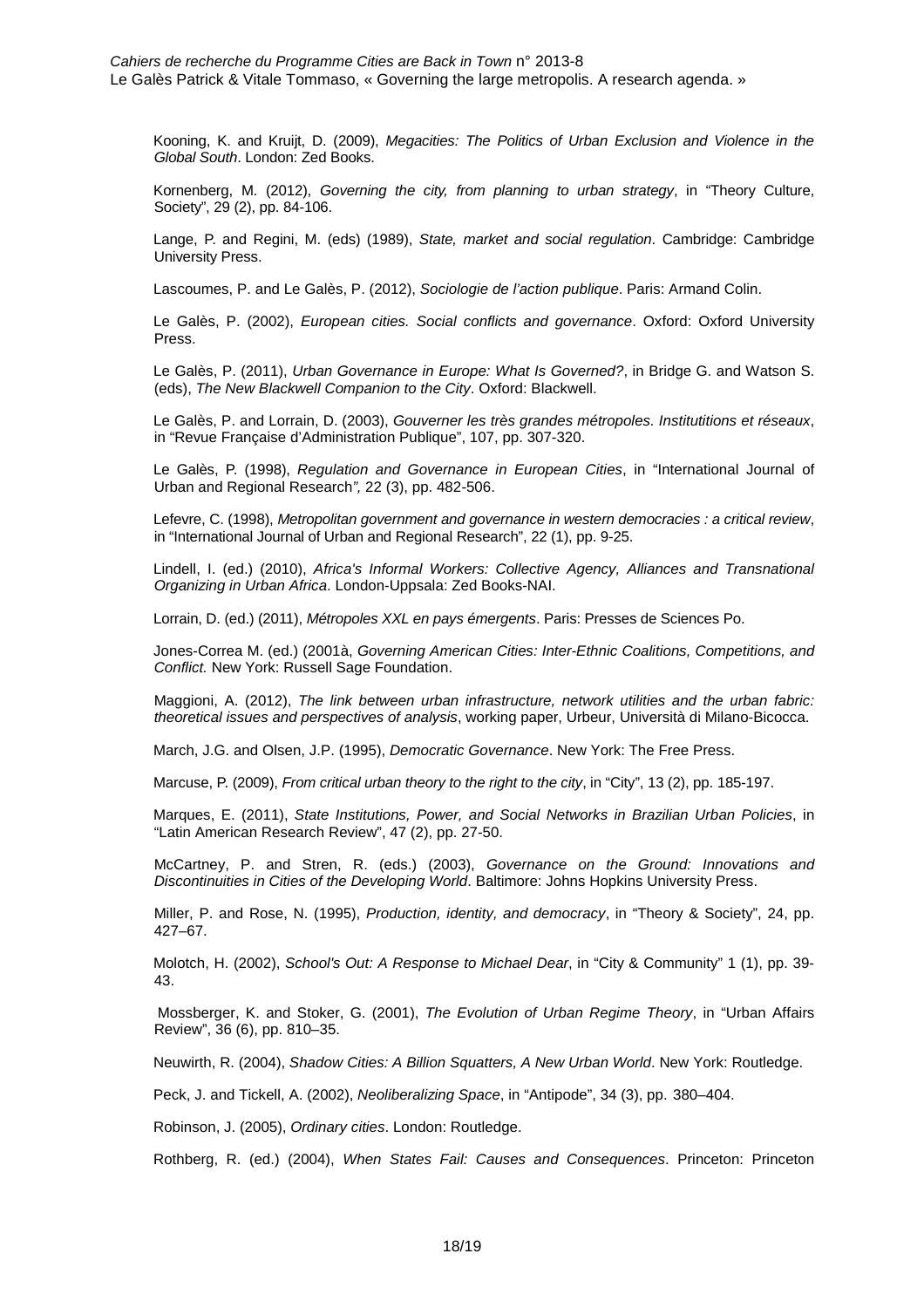University Press.

 Samers, M. (2005), The myopia of "Diverse Economies", or a critique of the "Informal Economy", in "Antipode", 37(5): pp. 875-886.

Sassen, S. (2009), A Sociology of Globalization. New York: WW. Norton.

 Scott, A.J. (ed.) (2002), Global City-Regions: Trends, Theory, Policy. Oxford: Oxford University Press.

Scott, J. (1998), Seeing Like a State. New Haven: Yale University Press.

 Simone, A.M. (2004), For the city yet to come: changing African life in four cities. Durham: Duke University Press.

 Simone, A.M. (2009), City Life from Jakarta to Dakar. Movements at the Crossroads. New York: Routledge.

Singerman, D. (ed.) (2009), Cairo contested. Governance, urban space and global modernity. Cairo-New York: The American University in Cairo Press.

Singerman, D. and Amar, P. (eds) (2006), Cairo cosmopolitan: politics, culture and urban space in the globalized Middle East. Cairo-New York: The American University in Cairo Press.

 Soja, E. W. (1996), Thirdspace: Journeys to Los Angeles and other real-and-imagined places. Oxford: Blackwell.

Soja, E. W. (2000), Postmetropolis: Critical studies of cities and regions. Oxford: Blackwell.

 Storper, M. (2010), Why Does a City Grow? Specialization, Human Capital, or Institutions?, in "Urban Studies", 47 (10), pp. 2027–2050.

 Tayyab, M. (2010), Surplus Humanity' and Margins of Legality: Slums, Slumdogs, and Accumulation by Dispossession, in "Chapman Law Review", 14 (16).

 Tosi, S. and Vitale, T. (2013), Gouverner la reconversion industrielle dans le Haut-milanais : interrogations sur les processus de représentation et de défense des intérêts territoriaux, in "Métropoles" [on line], 12, URL : http://metropoles.revues.org/4679.

 Turner, J.H. (2010), Theoretical principles of sociology. Volume 1, Macrodynamics. New York: Springer.

 Turner, J.H. (2010), Theoretical principles of sociology. Volume 3, Mesodynamics. New York: Springer.

 UN Habitat (2011), Cross-currents in Global Urbanization, www.unhabitat.org/documents/SOWC10/R6.pdf (last accessed April 20th 2012).

 Vitale, T. (2010) Regulation by Incentives, Regulation of the Incentives in Urban Policies, in "Transnational Corporations Review", 2 (2), pp. 58-68.

 Vitale, T. and Podestà, N. (2011), Territori e innovazione politica: successi e fallimenti dell'azione conflittuale, in Podestà N. and Vitale T. (eds), Dalla proposta alla protesta, e ritorno. Conflitti locali e innovazione politica. Milan: Bruno Mondadori.

 Wacquant, L. (2012), Three steps to a historical anthropology of actually existing neoliberalism, SocialAnthropology/AnthropologieSociale, 20, pp. 166–79.

 Williams, C., Nadin, S., Rodgers, P., Round, J. and Windebank, J. (2011), Mapping the Social Organization of Labour in Moscow: Beyond the Formal/informal Labour Dualism, in "Sociological Research Online", 16 (1) 13 http://www.socresonline.org.uk/16/1/13.html

Yates, D. (1977), The ungovernable city: the politics of urban problems and policy making.